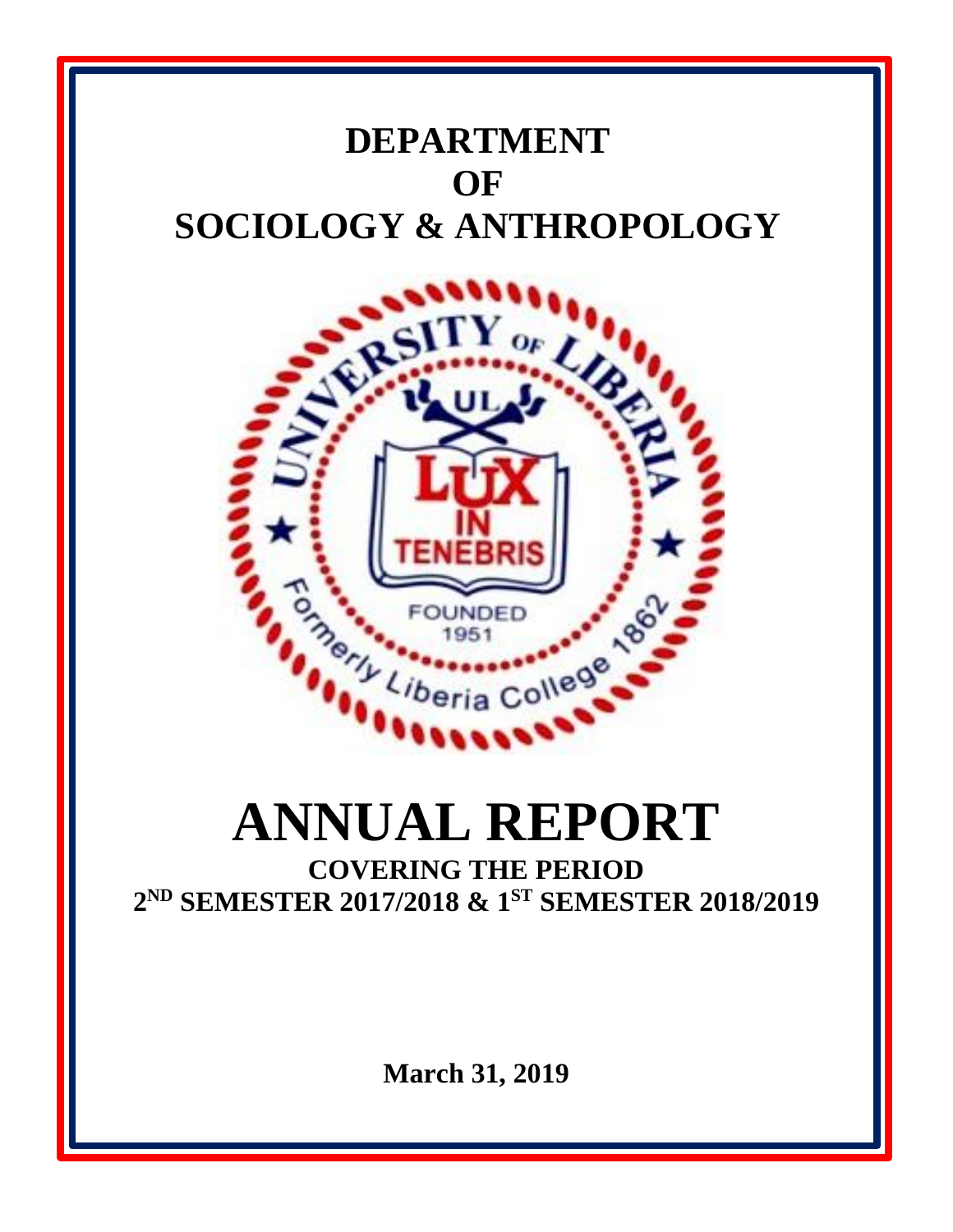# **TABLE OF CONTENTS**

| 5.0 ACHIEVEMENTS, CHALLENGES, AND RECOMMENDATIONS ---------------------- 13                      |  |
|--------------------------------------------------------------------------------------------------|--|
|                                                                                                  |  |
|                                                                                                  |  |
|                                                                                                  |  |
|                                                                                                  |  |
| 5.5 Seminars, Workshops, and Conferences Attended, Organized, or Facilitated ---------------- 15 |  |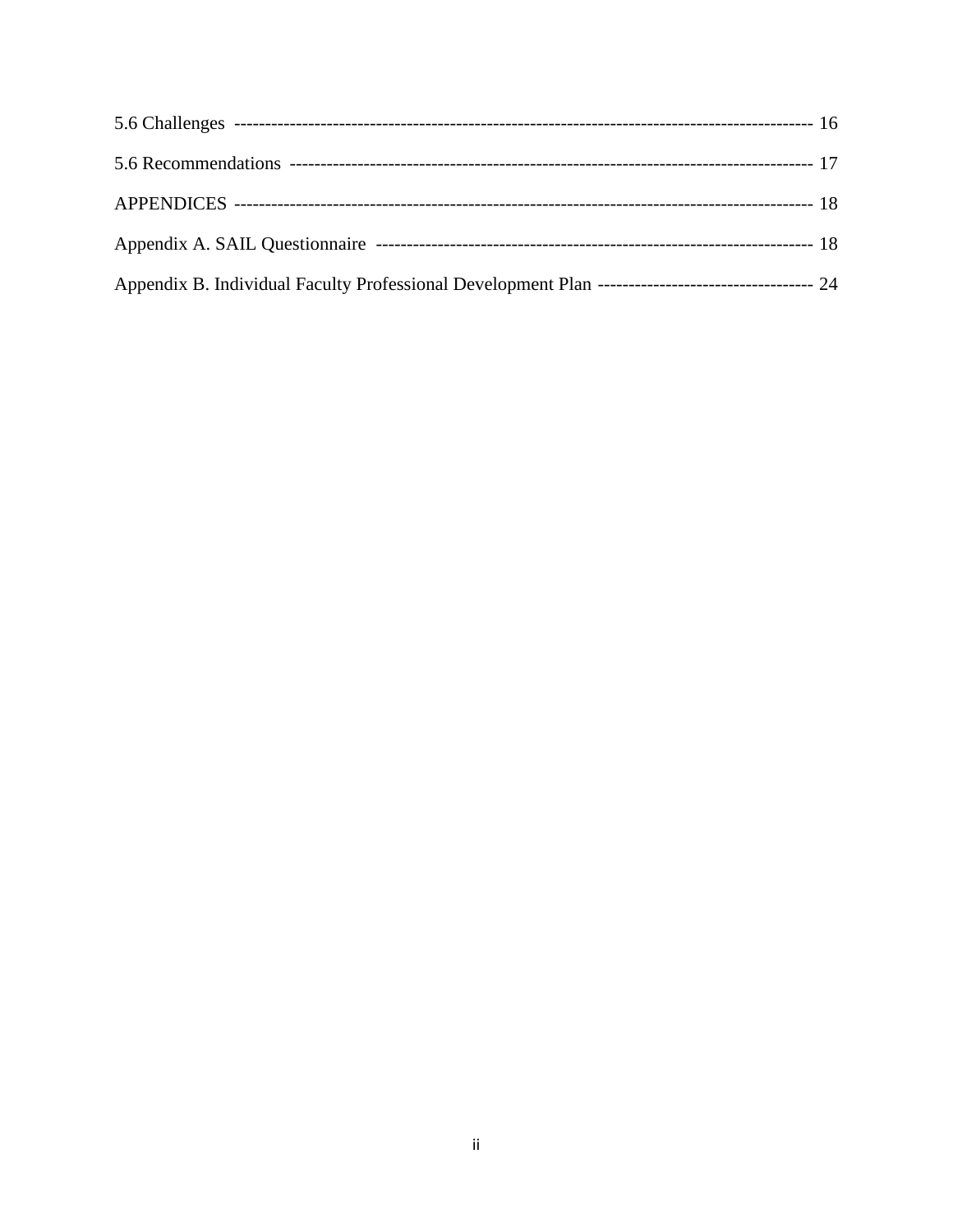# **LIST OF FIGURES AND TABLES**

# **List of Figures**

| Figure 1. Student Enrollment by Gender in $2nd$ Semester 2017/2018 &                                             |  |
|------------------------------------------------------------------------------------------------------------------|--|
|                                                                                                                  |  |
| Figure 2. Student Enrollment in 2 <sup>nd</sup> Semester 2017/2018 & 1 <sup>st</sup> Semester 2018/2019 ------ 9 |  |

# **List of Tables**

| Table 4. Courses Offered in 2 <sup>nd</sup> Semester 2017/2018 & 1 <sup>st</sup> Semester 2018/2019 ----------- 8 |  |
|-------------------------------------------------------------------------------------------------------------------|--|
| Table 5. Student Enrollment by Course and Section in 2nd Semester                                                 |  |
|                                                                                                                   |  |
| Table 6. Student Enrollment by Classification in 2nd Semester 2017/2018 ---------------- 12                       |  |
| Table 7. Student Enrollment by Gender in 2nd Semester 2017/2018 &                                                 |  |
|                                                                                                                   |  |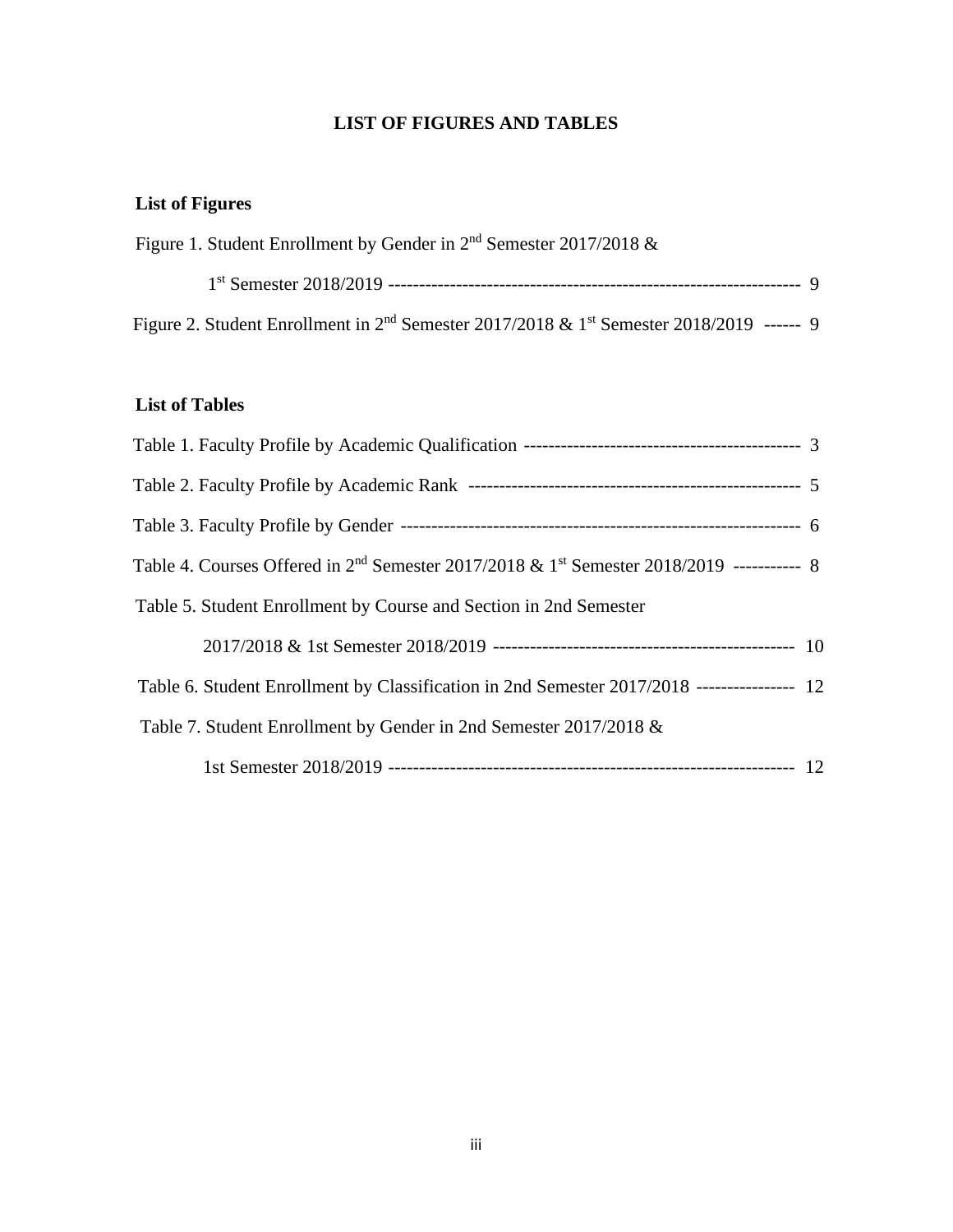#### **EXECUTIVE SUMMARY**

The two academic semesters: Second Semester 2017/2018 and First Semester 2018/2019 were two historic semesters in the Department of Sociology and Anthropology. The current Chair of the Department, Dr. J. Kerkula Foeday, took over as Chairman during the Second Semester of 2017/2018. The full digitization of the University registration process started in the First Semester of 2018/2019. The current ePortal system was formally launched by the Visitor to the University at the outset of the First Semester of 2018/2019.

As always, the Department continued to work tirelessly to achieve what it was established to accomplish: 1) to develop robust human capital and capabilities to meet the national interest of Liberia, promote the growth and development of the University, and be prepared for the challenges of our globalized world; 2) to provide general education for students majoring in sociology and anthropology by preparing students through the various courses and field projects being offered, and 3) to prepare students for further studies in sociology, anthropology, and other related disciplines. There were over 30 faculty members, of which less than 30 percent were full-timers and less than 12 percent were female working very hard to achieve the goals and objectives of the Department during the two academic semesters in review. One of the full-time faculty members, unfortunately, passed during the Second Semester 0f 2017/2018.

Nineteen courses were offered during the two semesters in question. Nine courses were offered in Second Semester 2017/2018, and 10 courses were offered in First Semester 2018/2019. Of the 19 courses offered, seven were Anthropology courses and 12 were Sociology courses. Three Anthropology courses and six Sociology courses were offered in Second Semester 2017/2018, and four Anthropology courses and six Sociology courses were offered in First Semester 2018/2019 respectively.

There were 4,671 students registered and doing Sociology and Anthropology courses for the two semesters. Two thousand, two hundred one students were enrolled in Second Semester 2017/2018, and 2,470 students were enrolled in First Semester 2018/2019. Of the 2,201 students in Second Semester 2017/2018, 881 (40.07 percent) were male, and 1,320 (59.93 percent) were female. Of the 2,470 students in First Semester 2018/2019, 1,023 (41.42 percent) were male, and 1,447 (58.58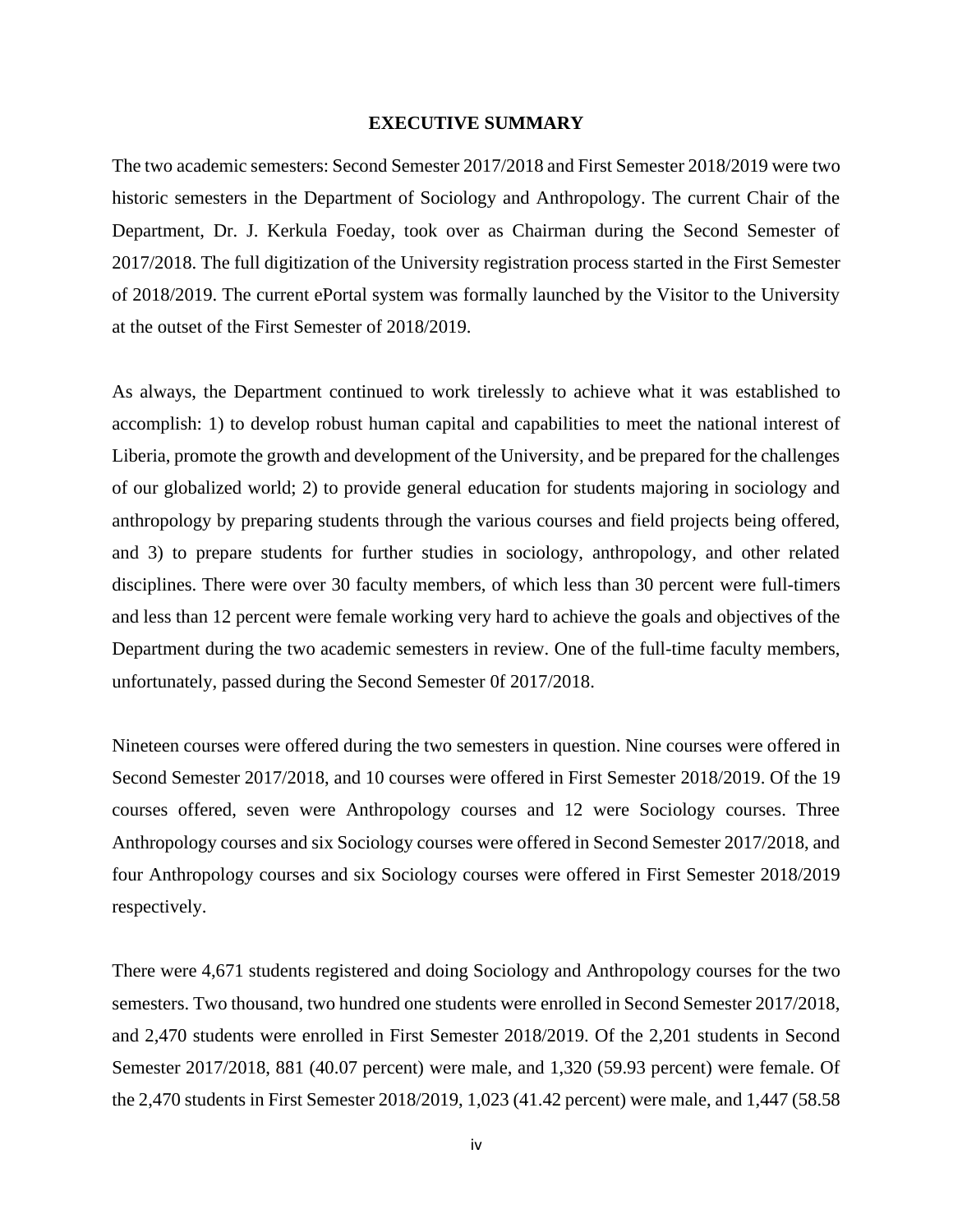percent) were female. On average, 40.7 percent of the students were male, and 59.3 percent were female.

The Department curriculum was revised during the First Semester of 2018/2019, but it is yet to be submitted to the Academic Coordinating Committee (ACC) and to the Faculty Senate for approval. The contents of four courses (i.e. SOCI 300, SOCI 302, SOCI 303, and SOCI 400) were updated and integrated with untaught or inactive courses. Two new courses were introduced or proposed. The courses in question are SOCI 202 – Sociology of Information  $\&$  Communications Technologies (ICT) and SOCI 404 – Sociology of Health. These two courses will be elective courses.

In addition, the Department accomplished a number of other things. A bulletin board was built, and two phone numbers (one Lonestar and one Orange) along with a mobile phone were obtained for the Department use. Two other critical achievements include the development of the SAIL Questionnaire for faculty assessment and the Individual Faculty Professional Development Plan.

None the less, the Department had to confront several challenges that involved funding, logistics, and adjunct faculty payment. The Department had no budget of its own. Logistically, the Department was challenged as well. Instructional materials like, for example, markers, dusters, and teachers roll books were not adequate. Stationery, including reams of papers, pens for office use and for instructors, and inks for printers in the offices were in limited supply. Phone cards were inadequate and were not supplied on time. Part of the logistical challenge involved and still involves securing space for faculty lounge. Regarding adjunct faculty payment, there were persistent complaints about delays in the payments of some of our instructors. It was challenging for our instructors who were affected.

Henceforth, the following recommendations are put forth for consideration: 1) That the College considers the hiring of qualified full-time and adjunct faculty as a matter of priority. This includes the hiring of qualified female faculty as a way of addressing the huge gender disparity that currently exists in the Department; 2) That the Dean of the College ensure that the proposed Revised Curriculum of the Department is approved by the ACC and Faculty Senate as soon as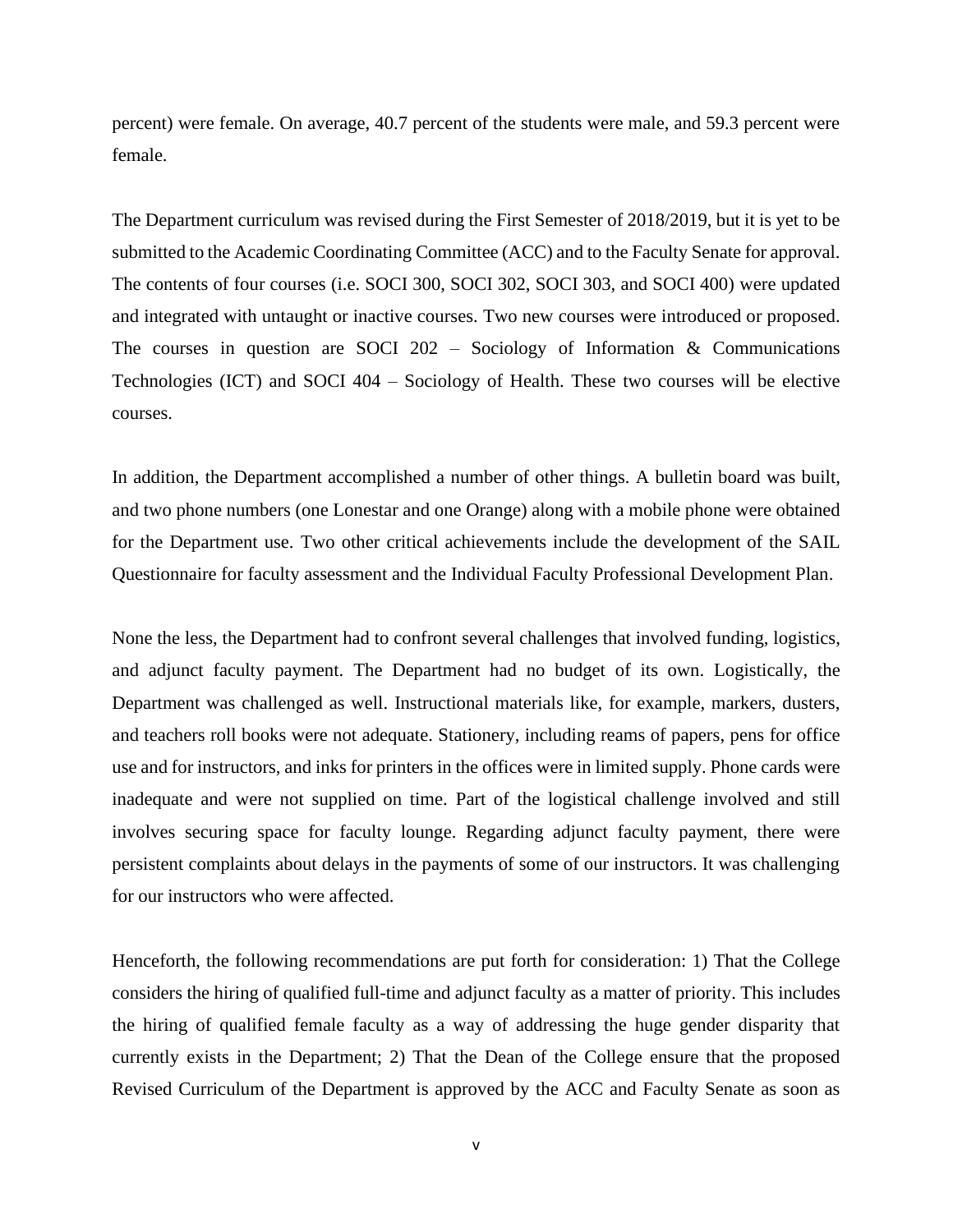possible; 3) That the SAIL Questionnaire and the Individual Faculty PDP be adopted by the College and that the Department be allowed to use them for assessing faculty performances and for determining the professional development plan of each faculty member; 4) That, to have the Department functioning more effectively, the Dean of the College should ensure that logistical support is adequately provided to the Department. This includes working very hard with the Department Chair to secure a space for faculty lounge for instructors at the Fendall Campus; 5) That the Dean of the College ensure that adjunct faculty members are paid every month instead of the bi-semester payments they receive. The Department believes this may help alleviate the frustration some of the faculty members are experiencing as a result of the long delays in paying them.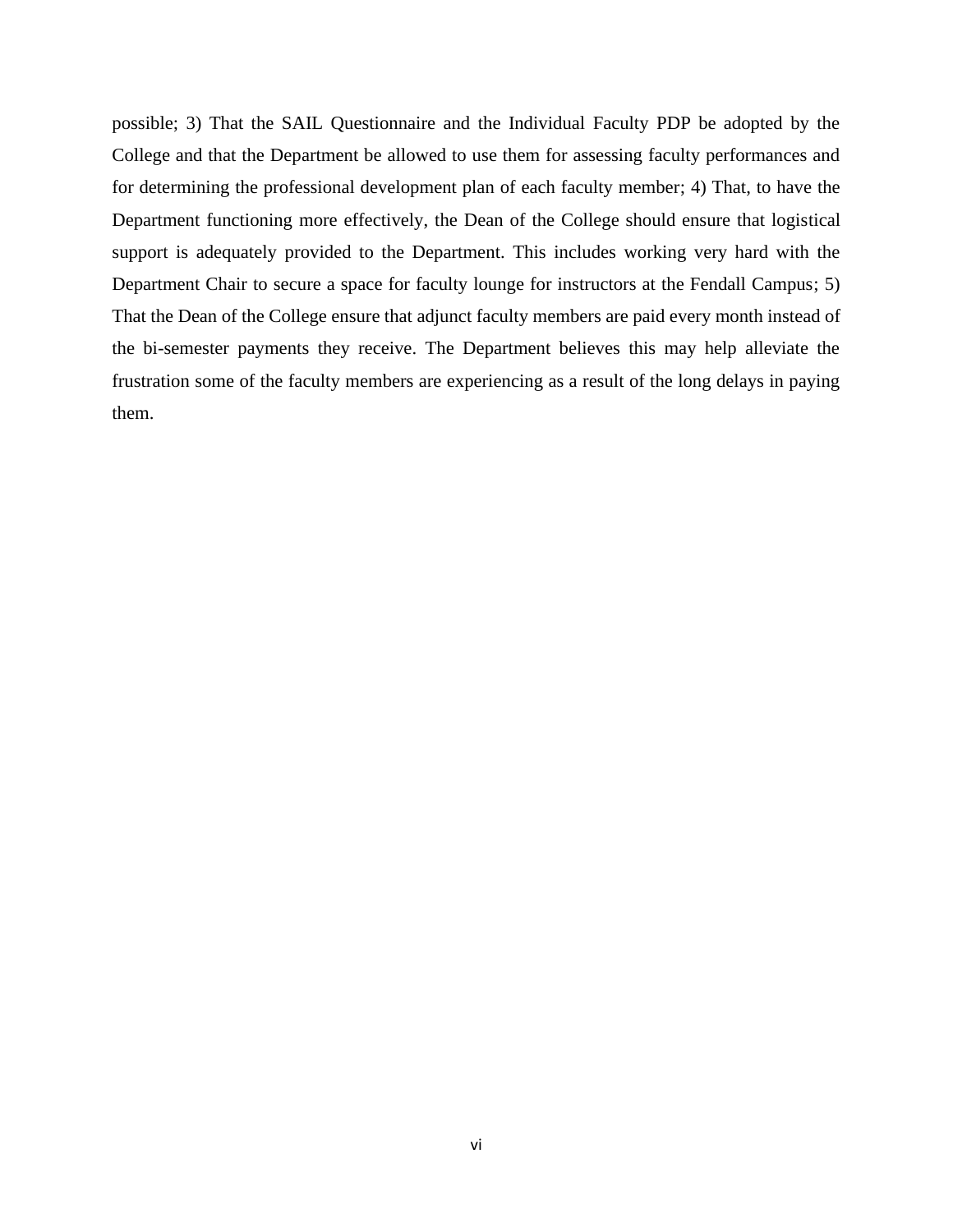#### **1.0 INTRODUCTION**

#### 1.1 **Brief History of the Department**

The Department of Sociology and Anthropology was established in the late 1950s, less than a decade following the chartering of the University of Liberia in 1951 by the National Legislature. It is one of the 14 academic units in Liberia College and one of the eight departments in the College granting undergraduate degrees to hundreds of students from diverse walks of life, including Students from the 15 counties of Liberia and foreign nationals. The Department grants BA in sociology to students and allows students to do courses in other disciplines as minors, including anthropology, demography, economics, English, French, geography, history, management, mass communication, political science, primary and secondary education, public administration, among other disciplines.

The Department was established within the College of Liberal and Fine Arts, now Liberia College (College of Social Sciences and Humanities), with the goal of maintaining a sound undergraduate program in Sociology and Anthropology. It was designed to offer a four-year degree program. The objective of the Department is three-fold: 1) to develop robust human capital and capabilities to meet the national interest of Liberia, promote the growth and development of the University, and be prepared for the challenges of our globalized world; 2) to provide general education for students majoring in sociology and anthropology by preparing students through the various courses and field projects being offered, and 3) to prepare students for further studies in sociology, anthropology, and other related disciplines.

The mission of the Department is based on the core objectives of the University, as outlined in the University Charter. The Department works cooperatively with the University Administration and other academic units in Liberia College and the University in meeting its aforementioned threefold core objective. The vision of the Department, therefore, is to be an academic unit creating and promoting an atmosphere of academic freedom, scholarly competence, and research in the social sciences; engaging in and supporting research projects nationally; collaborating with national and international stakeholders;( serving as a point of reference for impartial information on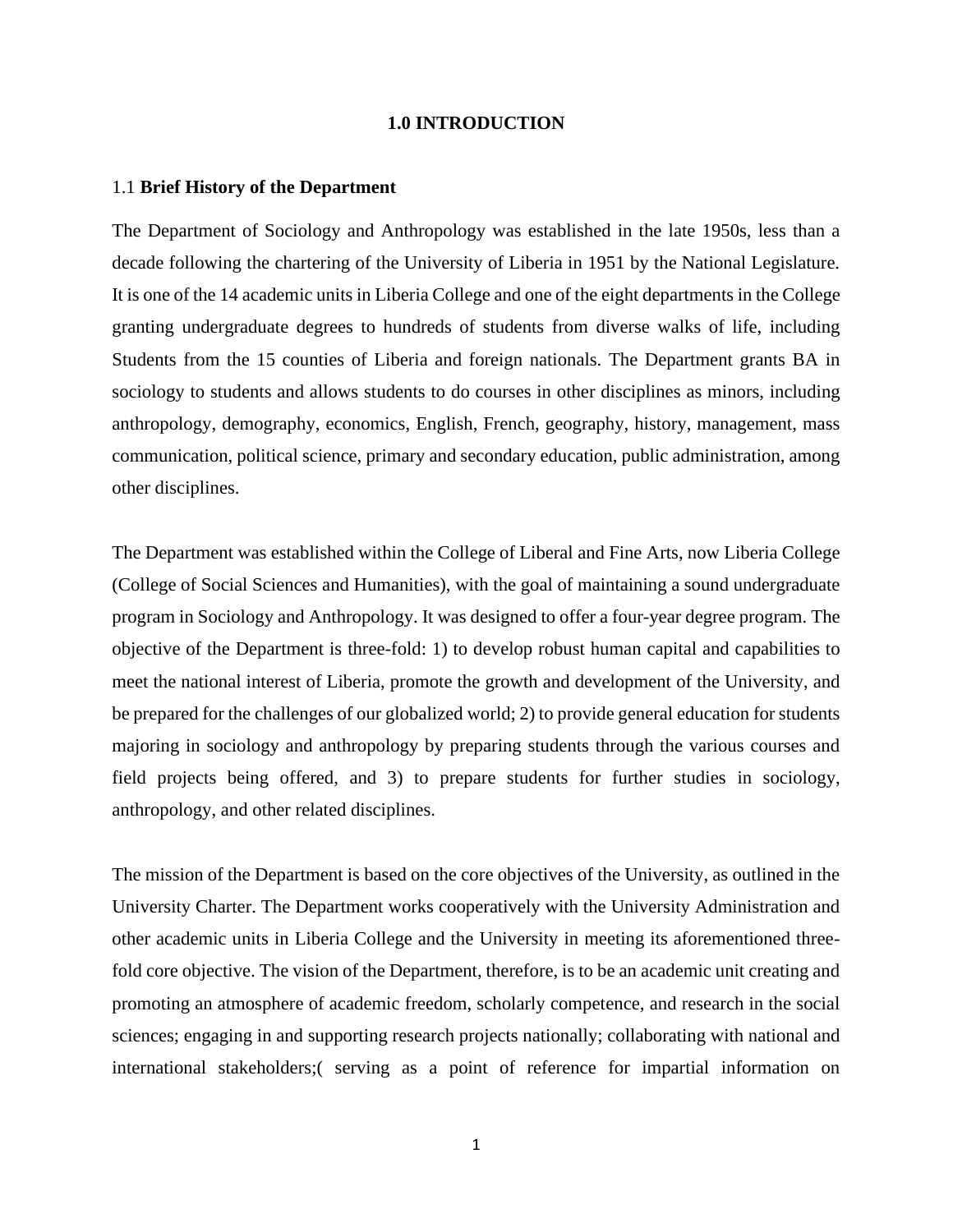sociocultural issues, development trends and challenges in Liberia, as well as ensuring the visibility and relevance of the field of sociology in Liberia.

The number of students graduating from the Department since its establishment has increased exponentially. Today the student population includes Liberians, Nigerians, Ghanaians, Ivoirians, Sierra Leoneans, Guineans, etc.). No Students have graduated with a BA in Anthropology, for Anthropology is only offered as a supporting program! The plan for the future is to offer bachelor degree in Anthropology.

From the early 1970s up to present, 10 persons have chaired the Department as indicated below:

# **CHAIRPERSON YEAR**

| 1. Assoc. Prof. Thomas B. Ken          | 1970-1972    |
|----------------------------------------|--------------|
| 2. Prof. Lieven V. Vandechocove        | 1972         |
| 3. Assist. Prof. Jefferson Tarpleh     | 1972-1974    |
| 4. Assoc. Prof. Thomas B. Ken          | 1974-1978    |
| 5. Assist. Prof. Brihima D. Kaba       | 1978-1979    |
| 6. Assoc. Prof. Thomas B. Ken          | 1979-1993    |
| 7. Assoc. Prof. Joseph G. N. Barlafey  | 1993-1996    |
| 8. Assoc. Prof. Stephen M. Jubwe, Sr.  | 1996-2010    |
| 9. Assoc. Prof. Sekou W. Konneh        | 2010-2018    |
| 10. Assist Prof. Dr. J. Kerkula Foeday | 2018-Present |

#### **1.2 Overview of Programs Offered**

The Department currently has two programs, namely Sociology and Anthropology, but grants an undergraduate degree, BA, in Sociology. For now, it offers anthropology courses for those minoring in Anthropology. The curriculum of the Department covers courses in four areas: Required General Courses, Elective Courses, Anthropology Courses, and Sociology Courses. There are 26 required general courses with cumulative 64 credit hours that students must complete before graduating. For electives, students are required to complete two three-semester-credit-hour courses based on their interests or areas of study. There are seven Anthropology courses (ANTH 201, ANTH 300, ANTH. 301, ANTH 302, ANTH 305, ANTH 402, & ANTH 407), of which students minoring in Anthropology are required to complete six. The proposed revised Curriculum,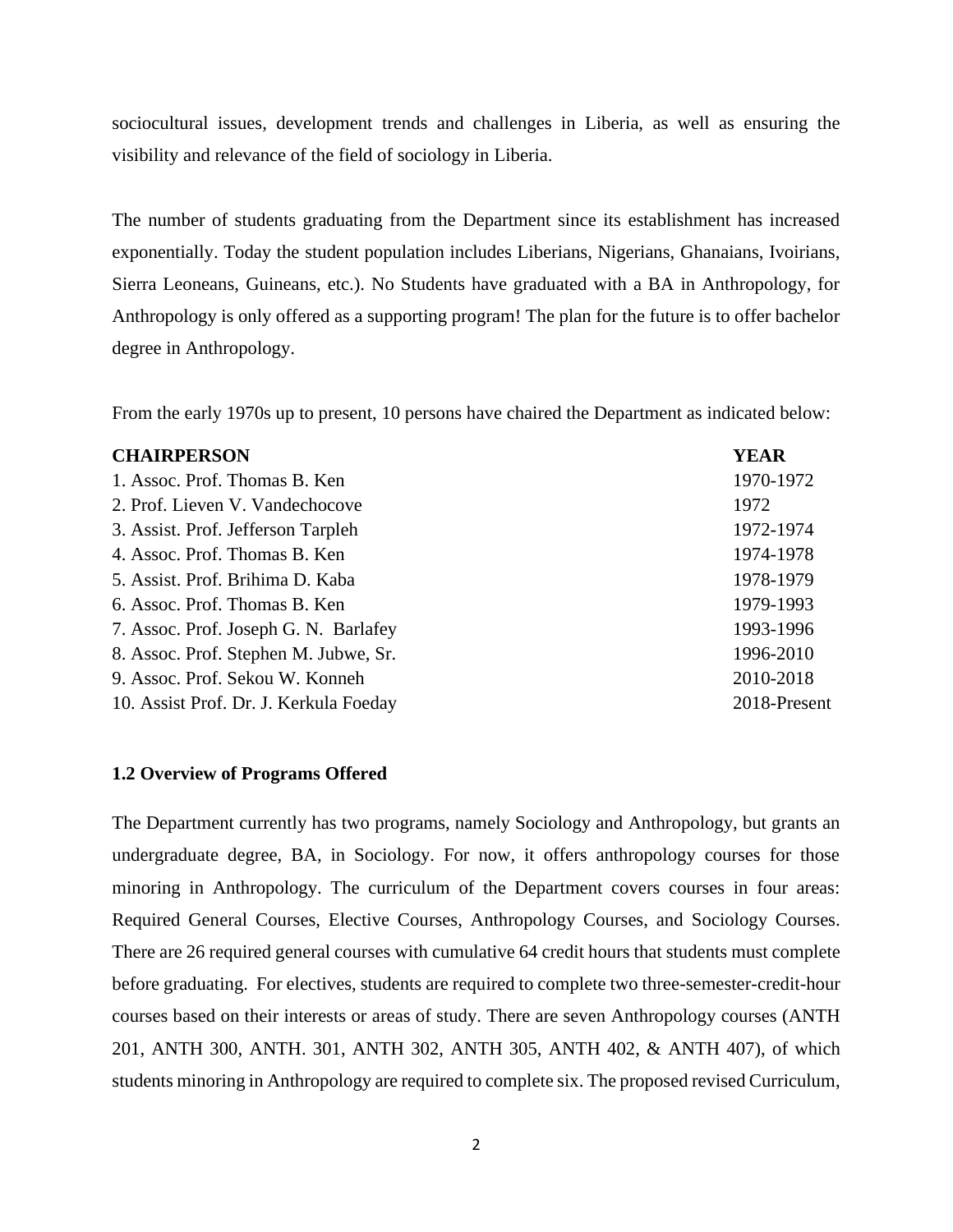if approved, will have 13 Sociology courses (SOCI 201, SOCI 202, SOCI 205, SOCI 300/306, SOCI 301, SOCI 302/303, SOCI 304, SOCI 305, SOCI 400, SOCI 401, SOCI 402, SOCI 403 & SOCI 405) that students majoring in Sociology must complete to be eligible for graduation.

The Department allows students majoring in Sociology to take courses in other disciplines or programs of interest to them. The Department lets students do minor courses in 14 other programs, including Accounting, Anthropology, Demography, Economics, English, French, Geography, History, Management, Mass Communication (Print & Broadcast Journalism), Political Science, Primary Education, Public Administration, and Secondary Education. Courses are selected in light of their relevancy to Sociology. Students majoring in other disciplines are allowed to take some Sociology courses for their minors as well.

Cumulatively, students are required to complete 124 semester credit hours in order to be eligible for graduation with a Bachelor of Arts (BA) in Sociology within four years' time.

# **2.0 FACULTY**

# **2.1 Faculty Profile**

Currently the Department has a little over 30 faculty members, of which less than 30 percent are full-timers and less than 12 percent are female. Below are the names, academic qualifications, academic ranks, and gender of faculty members.

|  | Table 1. Faculty Profile by Academic Qualification |  |  |  |
|--|----------------------------------------------------|--|--|--|
|  |                                                    |  |  |  |

| 2 <sup>ND</sup> SEMESTER 2017/2018 |            |  | 1 <sup>ST</sup> SEMESTER 2018/2019 |               |  |
|------------------------------------|------------|--|------------------------------------|---------------|--|
| <b>FULL TIME FACULTY</b>           |            |  | <b>FULL TIME FACULTY</b>           |               |  |
| Qualification<br><b>Name</b>       |            |  | <b>Name</b>                        | Qualification |  |
| 1. J. Kerkula Foeday               | DSW, LGSW, |  | 1. J. Kerkula Foeday               | DSW, LGSW,    |  |
|                                    | MSW, MA,   |  |                                    | MSW, MA, BA   |  |
|                                    | <b>BA</b>  |  |                                    |               |  |
| 2. J. McNixon Flomo                | MA, BA     |  | 2. J. McNixon Flomo                | MA, BA        |  |
| 3. Morris Ken <sup>*</sup>         | MA, BA     |  | 3. Morris K. Wheh                  | MA, BA        |  |

<sup>\*</sup> Deceased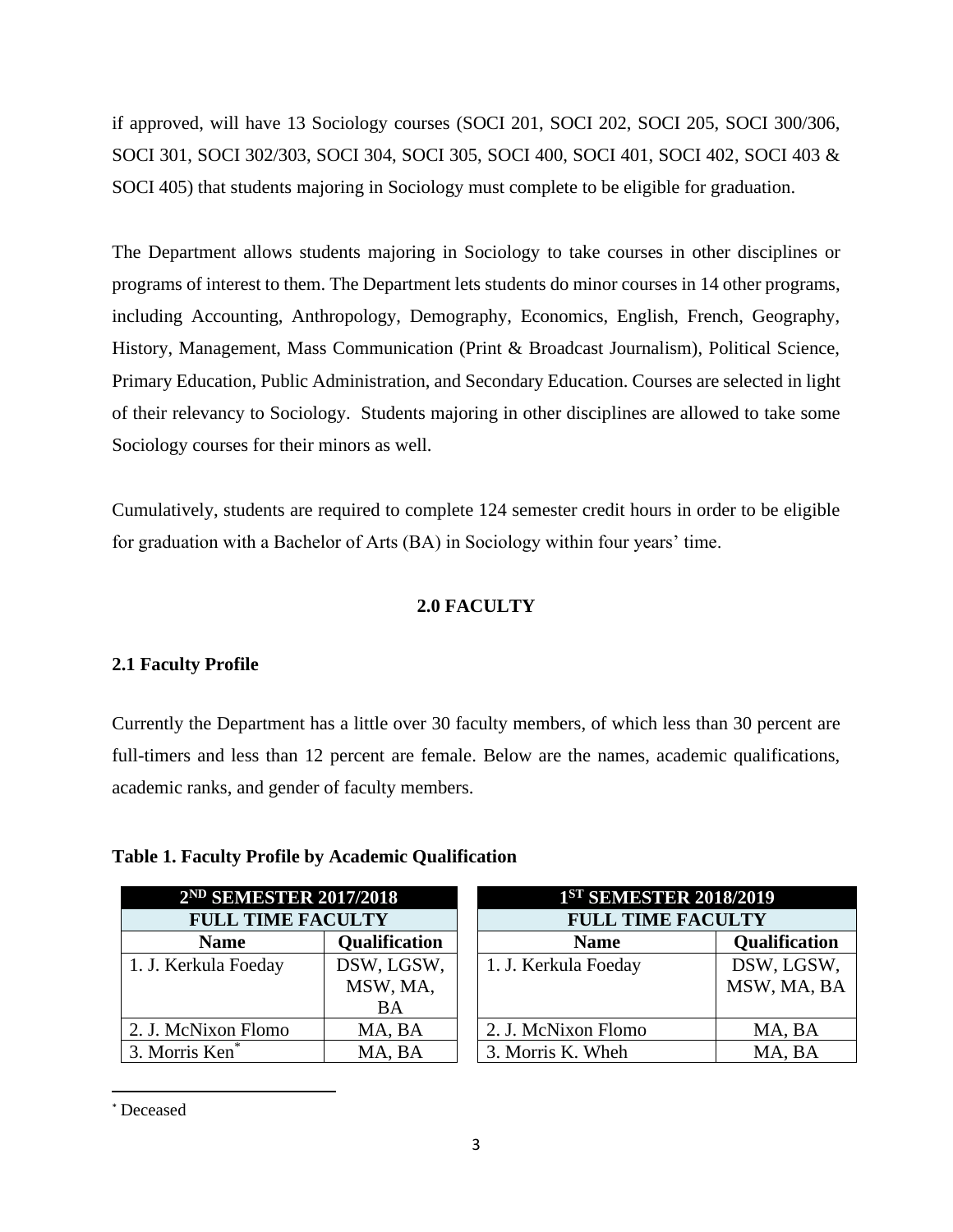| 4. Joseph F. Kpukuyou    | MPhil, BA     | 4. Patrick N. Nuetah     | MA, BA       |
|--------------------------|---------------|--------------------------|--------------|
| 5. Morris K. Wheh        | MA, BA        | 5. Roseline H. Konneh    | MSc, BA      |
| 6. Patrick N. Nuetah     | MA, BA        | 6. Joseph McGill         | <b>BA</b>    |
| 7. Roseline H. Konneh    | MSc, BA       | 7. Charles Mayon         | <b>BA</b>    |
| 8. Saydah W. Taylor      | MEd, MA, BA   | 8. Addison Daybah        | <b>BA</b>    |
| 9. Joseph McGill         | <b>BA</b>     |                          |              |
| 10. Charles Mayon        | <b>BA</b>     |                          |              |
| 11. Addison Daybah       | <b>BA</b>     |                          |              |
| <b>PART TIME FACULTY</b> |               | PART TIME FACULTY        |              |
| <b>Name</b>              | Qualification | <b>Name</b>              | Qualificatio |
| 1. Sekou W. Konneh**     | MA, BA        | 1. J. Kerkula Foeday**   | DSW, LGSV    |
|                          |               |                          | MSW, MA, I   |
| 2. Kula Jackson          | LLB, BA       | 2. Sekou W. Konneh**     | MA, BA       |
| 3. John Kainesie         | MA, BA        | 3. Kula Jackson          | LLB, MA      |
| 4. James A. Lablah       | MA, BA        | 4. John Kainesie         | MA, BA       |
| 5. James Karneh          | MA, BA        | 5. James A. Lablah       | MA, BA       |
| 6. Andrew Jaye           | LLB, BA       | 6. James Karneh          | MA, BA       |
| 7. Emmanuel Kapee        | MA, BA        | 7. Andrew Jaye           | LLB, BA      |
| 8. A. Samuka Dunnoh      | MA, BA        | 8. A. Samuka Dunnoh      | MA, BA       |
| 9. Alfred Sayon          | MA, BA        | 9. Alfred Sayon          | MA, BA       |
| 10. Daniel Garteh        | MA, BA        | 10. Daniel Garteh        | MA, BA       |
| 11. Godfrey Eholo        | MSc, BA       | 11. Godfrey Eholo        | MSc, BA      |
| 12. Peter F. ZaiZay      | MA, BA        | 12. Peter F. ZaiZay      | MA, BA       |
| 13. Lancedell Matthew    | MA, BA        | 13. Lancedell Matthew    | MA, BA       |
| 14. Steve M. Jubwe**     | MA, BA        | 14. Steve M. Jubwe**     | MA, BA       |
| 15. Hassan O. Telema**   | MA, BA        | 15. Hassan O. Telema**   | MA, BA       |
| 16. George B. Wah        | MA, BA        | 16. George B. Wah        | MA, BA       |
| 17. James Shilue         | MA, BA        | 17. James Shilue         | MA, BA       |
| 18. Sorna Sherif         | MEd, , BA     | 18. Sorna Sherif         | MEd, , BA    |
| 19. Patrick Sudue        | MA, BA        | 19. Patrick Sudue        | MA, BA       |
| 20. John Quaqua          | <b>BA</b>     | 20. John Quaqua          | <b>BA</b>    |
| 21. Roosevelt Cooper     | <b>BA</b>     | 21. Roosevelt G. Cooper  | <b>BA</b>    |
| 22. Wellington Sombai    | $\mathbf{BA}$ | 22. Wellington V. Sombai | <b>BA</b>    |

| 4. Joseph F. Kpukuyou    | MPhil, BA            | 4. Patrick N. Nuetah   | MA, BA                    |
|--------------------------|----------------------|------------------------|---------------------------|
| 5. Morris K. Wheh        | MA, BA               | 5. Roseline H. Konneh  | MSc, BA                   |
| 6. Patrick N. Nuetah     | MA, BA               | 6. Joseph McGill       | <b>BA</b>                 |
| 7. Roseline H. Konneh    | MSc, BA              | 7. Charles Mayon       | <b>BA</b>                 |
| 8. Saydah W. Taylor      | MEd, MA, BA          | 8. Addison Daybah      | <b>BA</b>                 |
| 9. Joseph McGill         | <b>BA</b>            |                        |                           |
| 10. Charles Mayon        | <b>BA</b>            |                        |                           |
| 11. Addison Daybah       | <b>BA</b>            |                        |                           |
| <b>PART TIME FACULTY</b> |                      | PART TIME FACULTY      |                           |
| <b>Name</b>              | <b>Qualification</b> | <b>Name</b>            | <b>Qualification</b>      |
| 1. Sekou W. Konneh**     | MA, BA               | 1. J. Kerkula Foeday** | DSW, LGSW,<br>MSW, MA, BA |
| 2. Kula Jackson          | LLB, BA              | 2. Sekou W. Konneh**   | MA, BA                    |
| 3. John Kainesie         | MA, BA               | 3. Kula Jackson        | LLB, MA                   |
| 4. James A. Lablah       | MA, BA               | 4. John Kainesie       | MA, BA                    |
| 5. James Karneh          | MA, BA               | 5. James A. Lablah     | MA, BA                    |
| 6. Andrew Jaye           | LLB, BA              | 6. James Karneh        | MA, BA                    |
| 7. Emmanuel Kapee        | MA, BA               | 7. Andrew Jaye         | LLB, BA                   |
| 8. A. Samuka Dunnoh      | MA, BA               | 8. A. Samuka Dunnoh    | MA, BA                    |
| 9. Alfred Sayon          | MA, BA               | 9. Alfred Sayon        | MA, BA                    |
| 10. Daniel Garteh        | MA, BA               | 10. Daniel Garteh      | MA, BA                    |
| 11. Godfrey Eholo        | MSc, BA              | 11. Godfrey Eholo      | MSc, BA                   |
| 12. Peter F. ZaiZay      | MA, BA               | 12. Peter F. ZaiZay    | MA, BA                    |
| 13. Lancedell Matthew    | MA, BA               | 13. Lancedell Matthew  | MA, BA                    |
| 14. Steve M. Jubwe**     | MA, BA               | 14. Steve M. Jubwe**   | MA, BA                    |
| 15. Hassan O. Telema**   | MA, BA               | 15. Hassan O. Telema** | MA, BA                    |
| 16. George B. Wah        | MA, BA               | 16. George B. Wah      | MA, BA                    |
| 17. James Shilue         | MA, BA               | 17. James Shilue       | MA, BA                    |
| 18. Sorna Sherif         | MEd, , BA            | 18. Sorna Sherif       | MEd, , BA                 |
| 19. Patrick Sudue        | MA, BA               | 19. Patrick Sudue      | MA, BA                    |

19. 20. John Quaqua BA 20. John Quaqua BA 21. Roosevelt G. Cooper BA 22. Wellington V. Sombai BA 23. Morris K. Wheh\*\* BA, MA 24. Joseph Kpukuyou\*\* BA, MPhil

25. Patrick N. Nuetah\*\* BA, MA<br>26. Felipe Neis Araujo BA, MA, PhD

BA, PGDPA, IDEPA, MA, MSR

26. Felipe Neis Araujo 27. Saa David Kawoe Nyuma, Jr

<sup>\*\*</sup> Full-Time Faculty with Overload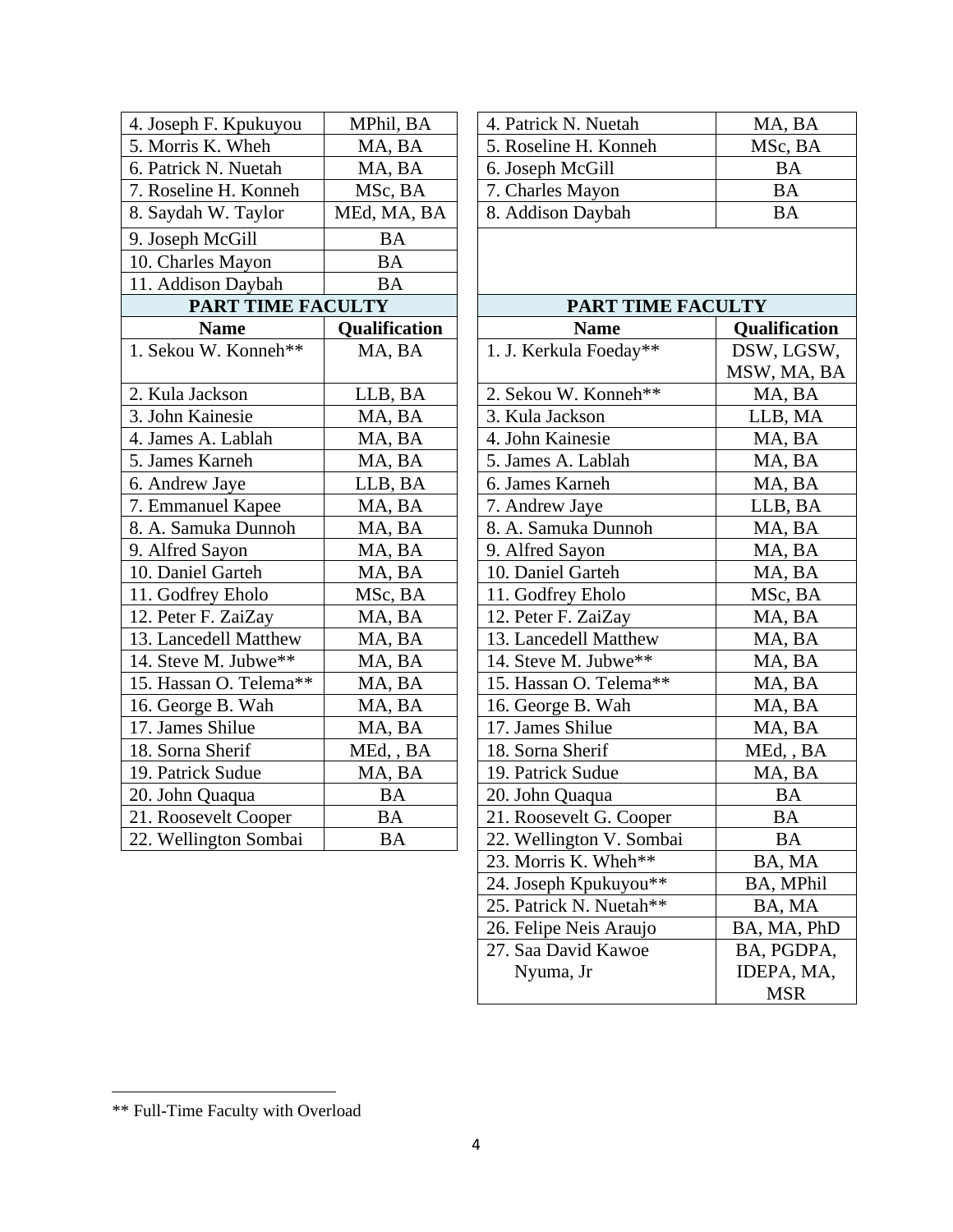| 2ND SEMESTER 2017/2018      |                                | 1ST SEMESTER 2018/2019               |              |  |  |
|-----------------------------|--------------------------------|--------------------------------------|--------------|--|--|
| <b>FULL TIME FACULTY</b>    |                                | <b>FULL TIME FACULTY</b>             |              |  |  |
| <b>Name</b>                 | <b>Academic</b><br><b>Rank</b> | <b>Name</b>                          | Acade<br>Ran |  |  |
| 1. J. Kerkula Foeday        | Assistant                      | 1. J. Kerkula Foeday                 | Assist       |  |  |
|                             | Professor                      |                                      | Profes       |  |  |
| J. McNixon Flomo<br>2.      | Instructor                     | J. McNixon Flomo<br>$\overline{2}$ . | Instruc      |  |  |
| 3.<br>Morris Ken*           | Instructor                     | 3. Morris K. Wheh                    | Instruc      |  |  |
| 4.<br>Joseph F. Kpukuyou    | Instructor                     | 4. Patrick N. Nuetah                 | Instruc      |  |  |
| 5.<br>Morris K. Wheh        | Instructor                     | 5. Roseline H. Konneh                | Instruc      |  |  |
| Patrick N. Nuetah<br>6.     | Instructor                     | 6. Joseph McGill                     | <b>TA</b>    |  |  |
| 7.<br>Roseline H. Konneh    | Instructor                     | 7. Charles Mayon                     | <b>TA</b>    |  |  |
| 8.<br>Saydah W. Taylor      | Instructor                     | 8. Addison Daybah                    | <b>TA</b>    |  |  |
| Joseph McGill<br>9.         | <b>TA</b>                      |                                      |              |  |  |
| 10. Charles Mayon           | <b>TA</b>                      |                                      |              |  |  |
| 11. Addison Daybah          | <b>TA</b>                      |                                      |              |  |  |
| PART TIME FACULTY           |                                | PART TIME FACULTY                    |              |  |  |
|                             | <b>Academic</b>                |                                      | Acade        |  |  |
| <b>Name</b>                 | <b>Rank</b>                    | <b>Name</b>                          | Ran          |  |  |
| 1. Sekou W. Konneh**        | Assoc.                         | 1. J. Kerkula Foeday**               | Assist       |  |  |
|                             | Professor                      |                                      | Profes       |  |  |
| Kula Jackson<br>2.          | Lecture.                       | Sekou W. Konneh**<br>3.              | Associ       |  |  |
|                             |                                |                                      | Profes       |  |  |
| John Kainesie<br>4.         | Lecturer                       | 4. Kula Jackson                      | Lectu        |  |  |
| 5.<br>James A. Lablah       | Lecturer                       | 5. John Kainesie                     | Lectu        |  |  |
| James Karneh<br>6.          | Lecturer                       | 6. James A. Lablah                   | Lectu        |  |  |
| 7.<br>Andrew Jaye           | Lecturer                       | 7. James Karneh                      | Lectu        |  |  |
| 8.<br><b>Emmanuel Kapee</b> | Lecturer                       | 8. Andrew Jaye                       | Lectu        |  |  |
| A. Samuka Dunnoh<br>9.      | Lecturer                       | 9. A. Samuka Dunnoh                  | Lectu        |  |  |
| 10. Alfred Sayon            | Lecturer                       | 10. Alfred Sayon                     | Lectu        |  |  |
| 11. Daniel Garteh           | Lecturer                       | 11. Daniel Garteh                    | Lectu        |  |  |
| 12. Godfrey Eholo           | Lecturer                       | 12. Godfrey Eholo                    | Lectu        |  |  |
| 13. Peter F. ZaiZay         | Lecturer                       | 13. Peter F. ZaiZay                  | Lectu        |  |  |
| 14. Lancedell Matthew       | Lecturer                       | 14. Lancedell Matthew                | Lectu        |  |  |
| 15. Steve M. Jubwe**        | Associate                      | 15. Steve M. Jubwe**                 | Associ       |  |  |
|                             | Professor                      |                                      | Profes       |  |  |
| 16. Hassan O. Telema**      | Lecturer                       | 16. Hassan O. Telema**               | Lectu        |  |  |
| 17. George B. Wah           | Lecturer                       | 17. George B. Wah                    | Lectu        |  |  |
| 18. James Shilue            | Lecturer                       | 18. James Shilue                     | Lectu        |  |  |
| 19. Sorna Sherif            | Lecturer                       | 19. Sorna Sherif                     | Lectu        |  |  |
| 20. Patrick Sudue           | Lecturer                       | 20. Patrick Sudue                    | Lectu        |  |  |
| 21. John Quaqua             | Lecturer                       | 21. John Quaqua                      | Lectu        |  |  |
| 22. Roosevelt G. Cooper     | Lecturer                       | 22. Roosevelt G. Cooper              | Lectu        |  |  |

|  |  |  | Table 2. Faculty Profile by Academic Rank |
|--|--|--|-------------------------------------------|
|--|--|--|-------------------------------------------|

| 2ND SEMESTER 2017/2018            |                 |                                                    |                  |  |
|-----------------------------------|-----------------|----------------------------------------------------|------------------|--|
| <b>FULL TIME FACULTY</b>          |                 | 1ST SEMESTER 2018/2019<br><b>FULL TIME FACULTY</b> |                  |  |
|                                   | <b>Academic</b> |                                                    | <b>Academic</b>  |  |
| <b>Name</b>                       | <b>Rank</b>     | <b>Name</b>                                        | <b>Rank</b>      |  |
| 1. J. Kerkula Foeday              | Assistant       | 1. J. Kerkula Foeday                               | Assistant        |  |
|                                   | Professor       |                                                    | Professor        |  |
| 2.<br>J. McNixon Flomo            | Instructor      | J. McNixon Flomo<br>2.                             | Instructor       |  |
| $\overline{3}$ .<br>Morris Ken*   | Instructor      | 3. Morris K. Wheh                                  | Instructor       |  |
| 4.<br>Joseph F. Kpukuyou          | Instructor      | 4. Patrick N. Nuetah                               | Instructor       |  |
| 5.<br>Morris K. Wheh              | Instructor      | 5. Roseline H. Konneh                              | Instructor       |  |
| 6.<br>Patrick N. Nuetah           | Instructor      | 6. Joseph McGill                                   | <b>TA</b>        |  |
| 7. Roseline H. Konneh             | Instructor      | 7. Charles Mayon                                   | <b>TA</b>        |  |
| 8.<br>Saydah W. Taylor            | Instructor      | 8. Addison Daybah                                  | <b>TA</b>        |  |
| 9.<br>Joseph McGill               | TA              |                                                    |                  |  |
| 10. Charles Mayon                 | <b>TA</b>       |                                                    |                  |  |
| 11. Addison Daybah                | <b>TA</b>       |                                                    |                  |  |
| <b>PART TIME FACULTY</b>          |                 | PART TIME FACULTY                                  |                  |  |
|                                   | <b>Academic</b> |                                                    | <b>Academic</b>  |  |
| <b>Name</b>                       | <b>Rank</b>     | <b>Name</b>                                        | <b>Rank</b>      |  |
| $\overline{1.}$ Sekou W. Konneh** | Assoc.          | 1. J. Kerkula Foeday**                             | <b>Assistant</b> |  |
|                                   | Professor       |                                                    | Professor        |  |
| 2. Kula Jackson                   | Lecture.        | 3.<br>Sekou W. Konneh**                            | Associate        |  |
|                                   |                 |                                                    | Professor        |  |
| John Kainesie<br>4.               | Lecturer        | 4. Kula Jackson                                    | Lecturer         |  |
| 5.<br>James A. Lablah             | Lecturer        | 5. John Kainesie                                   | Lecturer         |  |
| 6.<br>James Karneh                | Lecturer        | 6. James A. Lablah                                 | Lecturer         |  |

7. James Karneh Lecturer<br>
8. Andrew Jaye Lecturer

9. A. Samuka Dunnoh Lecturer 9. A. Samuka Dunnoh Lecturer 10. Alfred Sayon Lecturer 11. Daniel Garteh Lecturer 11. Daniel Garteh Lecturer 12. Godfrey Eholo Lecturer 12. Godfrey Eholo Lecturer 13. Peter F. ZaiZay Lecturer 14. Lancedell Matthew Lecturer

15. Steve M. Jubwe<sup>\*\*</sup> Associate

16. Hassan O. Telema<sup>\*\*</sup> Lecturer 17. George B. Wah Lecturer

18. James Shilue Lecturer 18. James Shilue Lecturer 19. Sorna Sherif Lecturer 19. Sorna Sherif Lecturer 20. Patrick Sudue Lecturer 20. Patrick Sudue Lecturer 21. John Quaqua Lecturer 21. John Quaqua Lecturer 22. Roosevelt G. Cooper Lecturer

Professor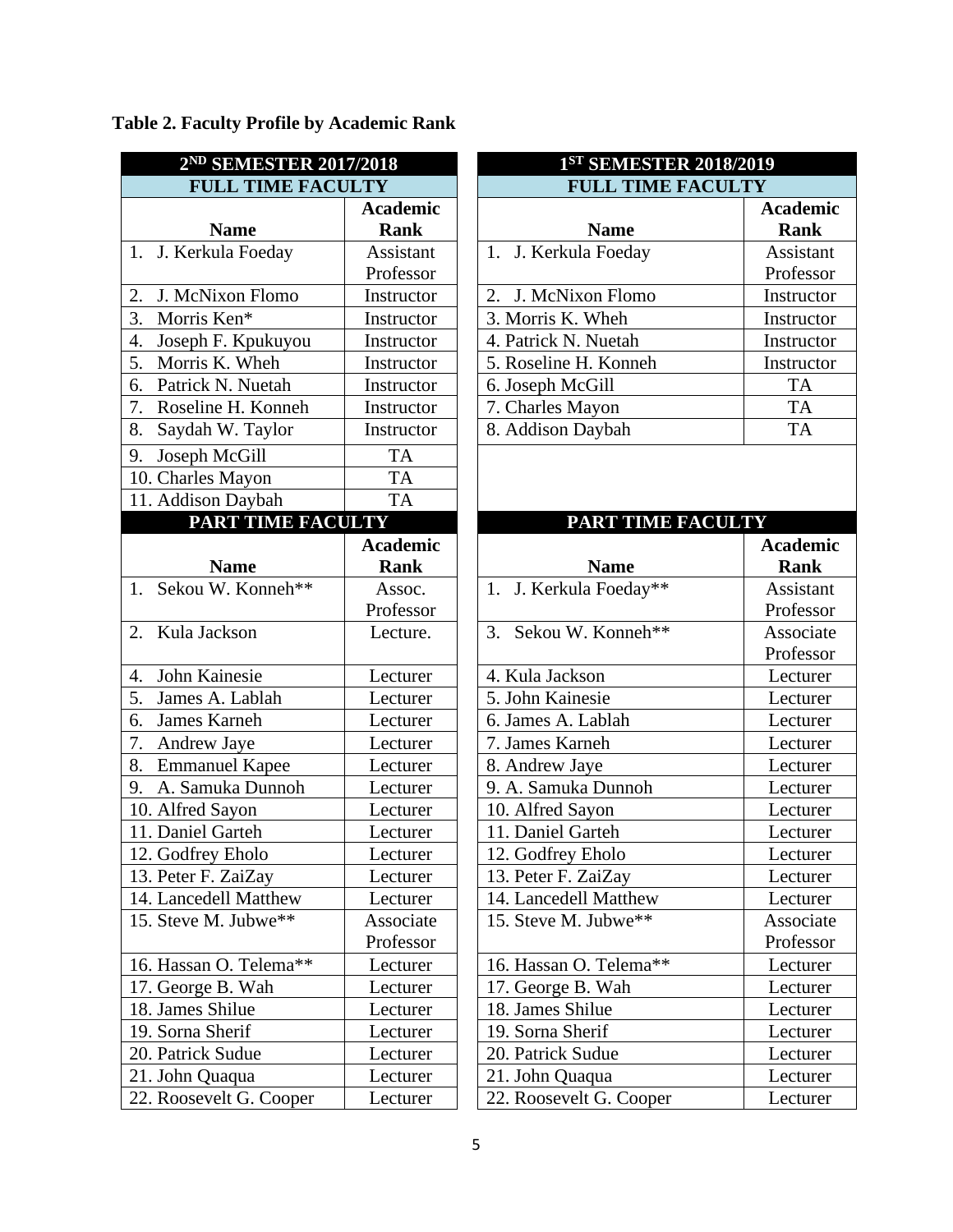| 23. Willington V. Sombai | Lecturer |
|--------------------------|----------|
|--------------------------|----------|

| 23. Willington V. Sombai | Lecturer | 23. Willington V. Sombai      | Lecturer   |
|--------------------------|----------|-------------------------------|------------|
|                          |          | 24. Morris K. Wheh**          | Instructor |
|                          |          | 25. Joseph Kpukuyou**         | Instructor |
|                          |          | 26. Patrick N. Nuetah**       | Instructor |
|                          |          | 27. Felipe Neis Araujo        | Lecturer   |
|                          |          | 28. Saa David Kawoe Nyuma, Jr | Lecturer   |

# **Table 3. Faculty Profile by Gender**

| 2 <sup>nd</sup> SEMESTER 2017/2018 | $\mathbf{1}$  |               |
|------------------------------------|---------------|---------------|
| <b>FULL TIME FACULTY</b>           |               |               |
| <b>Name</b>                        | Gender        |               |
| J. Kerkula Foeday<br>1.            | Male          | J. Kerk<br>1. |
| 2.<br>J. McNixon Flomo             | Male          | 2.<br>J. McN  |
| $\overline{3}$ .<br>Morris Ken     | Male          | 3. Morris     |
| 4.<br>Joseph F. Kpukuyou           | Male          | Patrick<br>4. |
| 5.<br>Morris K. Wheh               | Male          | 5.<br>Roselin |
| 6.<br>Patrick N. Nuetah            | Male          | 6.<br>Joseph  |
| 7.<br>Roseline H. Konneh           | Female        | 7. Charle     |
| Saydah W. Taylor<br>8.             | Female        | 8.<br>Addisc  |
| Joseph McGill<br>9.                | Male          |               |
| 10. Charles Mayon                  | Male          |               |
| 11. Addison Daybah                 | Male          |               |
| PART TIME FACULTY                  |               |               |
| <b>Name</b>                        | <b>Gender</b> |               |
| Sekou W. Konneh**<br>1.            | Male          | J. Kerk<br>1. |
| 2.<br>Kula Jackson                 | Male          | 2. Sekou      |
| 3.<br>John Kainesie                | Male          | 3. Kula Ja    |
| 4. James A. Lablah                 | Male          | John K<br>4.  |
| 5.<br>James Karneh                 | Male          | 5.<br>James   |
| 6. Andrew Jaye                     | Male          | 6. James      |
| 7. Emmanuel Kapee                  | Male          | 7. Andrey     |
| 8. A. Samuka Dunnoh                | Male          | 8. A. San     |
| 9. Alfred Sayon                    | Male          | 9. Alfred     |
| 10. Daniel Garteh                  | Male          | 10. Daniel    |
| 11. Godfrey Eholo                  | Male          | 11. Godfre    |
| 12. Peter F. ZaiZay                | Male          | 12. Peter F   |
| 13. Lancedell Matthew              | Male          | 13. Lanced    |
| 14. Steve M. Jubwe**               | Male          | 14. Steve I   |
| 15. Hassan O. Telema**             | Male          | 15. Hassan    |
| 16. George B. Wah                  | Male          | 16. George    |
| $\overline{17}$ . James Shilue     | Male          | 17. James     |
| 18. Sorna Sherif                   | Female        | 18. Sorna :   |
| 19. Patrick Sudue                  | Male          | 19. Patrick   |

| 2nd SEMESTER 2017/2018            |               | 1st SEMESTER 2018/2019                |        |
|-----------------------------------|---------------|---------------------------------------|--------|
| <b>FULL TIME FACULTY</b>          |               | <b>FULL TIME FACULTY</b>              |        |
| <b>Name</b>                       | <b>Gender</b> | <b>Name</b>                           | Gender |
| 1. J. Kerkula Foeday              | Male          | J. Kerkula Foeday<br>1.               | Male   |
| 2. J. McNixon Flomo               | Male          | 2.<br>J. McNixon Flomo                | Male   |
| 3. Morris Ken                     | Male          | 3.<br>Morris K. Wheh                  | Male   |
| 4. Joseph F. Kpukuyou             | Male          | Patrick N. Nuetah<br>$\overline{4}$ . | Male   |
| 5. Morris K. Wheh                 | Male          | 5.<br>Roseline H. Konneh              | Female |
| 6. Patrick N. Nuetah              | Male          | 6.<br>Joseph McGill                   | Male   |
| 7. Roseline H. Konneh             | Female        | <b>Charles Mayon</b><br>7.            | Male   |
| 8. Saydah W. Taylor               | Female        | <b>Addison Daybah</b><br>8.           | Male   |
| 9. Joseph McGill                  | Male          |                                       |        |
| 10. Charles Mayon                 | Male          |                                       |        |
| 11. Addison Daybah                | Male          |                                       |        |
| PART TIME FACULTY                 |               | PART TIME FACULTY                     |        |
| <b>Name</b>                       | <b>Gender</b> | <b>Name</b>                           | Gender |
| 1. Sekou W. Konneh**              | Male          | 1. J. Kerkula Foeday**                | Male   |
| 2.<br>Kula Jackson                | Male          | Sekou W. Konneh**<br>2.               | Male   |
| $\overline{3}$ .<br>John Kainesie | Male          | 3. Kula Jackson                       | Male   |
| 4.<br>James A. Lablah             | Male          | John Kainesie<br>$\overline{4}$ .     | Male   |
| 5.<br>James Karneh                | Male          | 5.<br>James A. Lablah                 | Male   |
| 6.<br>Andrew Jaye                 | Male          | James Karneh<br>6.                    | Male   |
| 7. Emmanuel Kapee                 | Male          | 7.<br>Andrew Jaye                     | Male   |
| 8. A. Samuka Dunnoh               | Male          | A. Samuka Dunnoh<br>8.                | Male   |
| 9. Alfred Sayon                   | Male          | <b>Alfred Sayon</b><br>9.             | Male   |
| 10. Daniel Garteh                 | Male          | 10. Daniel Garteh                     | Male   |
| 11. Godfrey Eholo                 | Male          | 11. Godfrey Eholo                     | Male   |
| 12. Peter F. ZaiZay               | Male          | 12. Peter F. ZaiZay                   | Male   |
| 13. Lancedell Matthew             | Male          | 13. Lancedell Matthew                 | Male   |
| 14. Steve M. Jubwe**              | Male          | 14. Steve M. Jubwe**                  | Male   |
| 15. Hassan O. Telema**            | Male          | 15. Hassan O. Telema**                | Male   |
| 16. George B. Wah                 | Male          | 16. George B. Wah                     | Male   |
| 17. James Shilue                  | Male          | 17. James Shilue                      | Male   |
| 18. Sorna Sherif                  | Female        | 18. Sorna Sherif                      | Female |
| 19. Patrick Sudue                 | Male          | 19. Patrick Sudue                     | Male   |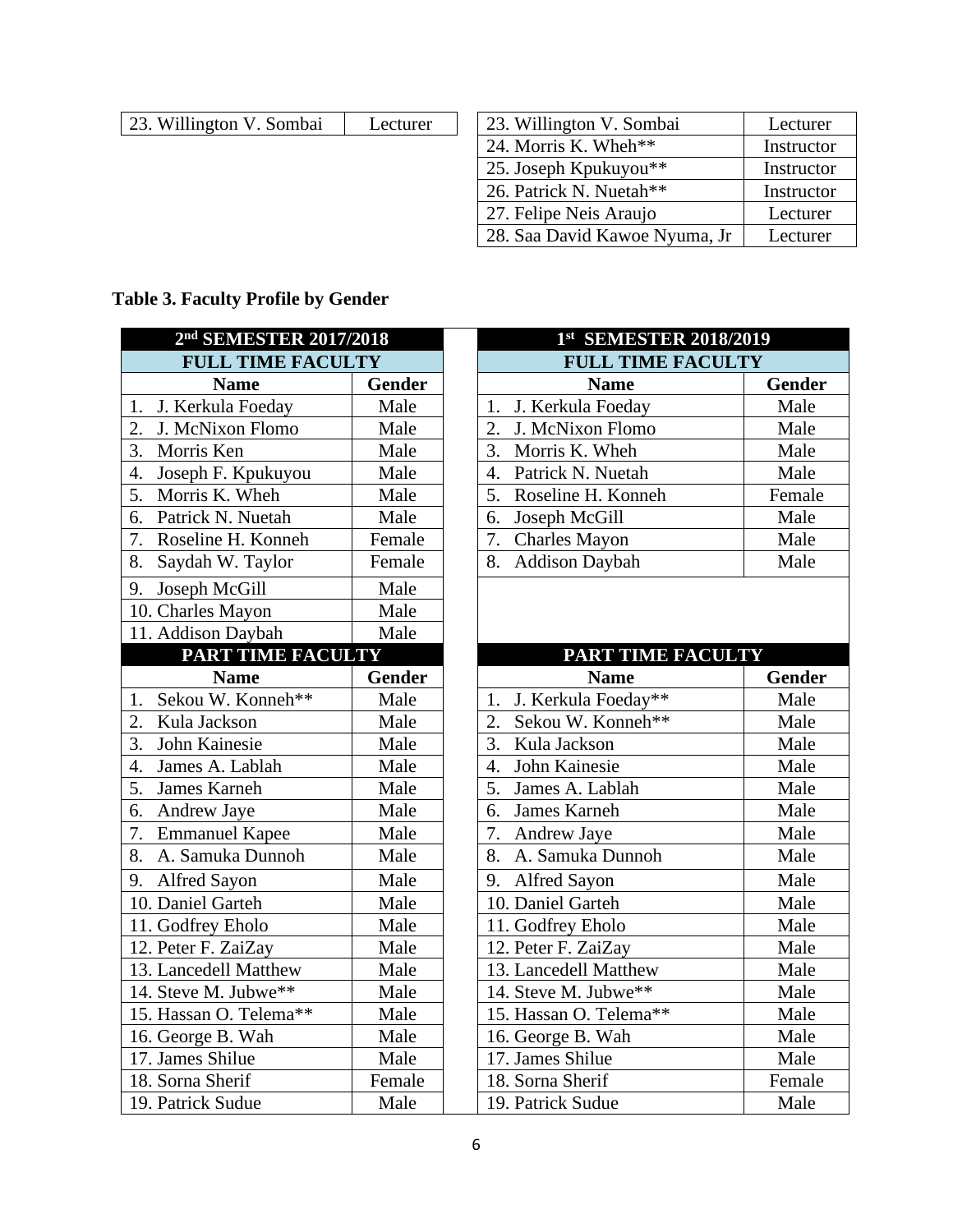| John Quaqua          | Male | John Quaqua                | Male |
|----------------------|------|----------------------------|------|
| Roosevelt G. Cooper  | Male | Roosevelt G. Cooper        | Male |
| Willington V. Sombai | Male | Willington V. Sombai       | Male |
|                      |      | Morris K. Wheh             | Male |
|                      |      | Joseph Kpukuyou            | Male |
|                      |      | Patrick N. Nuetah          | Male |
|                      |      | Felipe Neis Araujo         | Male |
|                      |      | Saa David Kawoe Nyuma, Jr. | Male |

#### **2.2 Faculty on Leave**

For the reporting period, there were no faculty members on leave.

#### **2.3 Faculty Change of Status**

The status of the current Chair, Dr. J. Kerkula Foeday, was changed from part-time instructor to full-time assistant professor upon his appointment by Dr. Ophelia Inez Weeks, President of the University. Dr. Foeday joined the Department in early 2017 upon his return from studies in the United States. He was appointed as Chairman of the Department effective May 1, 2018. Besides Dr. Foeday, no other faculty members' statuses were changed during the period under review.

#### **2.4 Faculty Deaths**

The Department lost one full-time instructor at the onset of Second Semester 2017/2018. The late Morris Ken was a full-time instructor in the Department for years. He taught upper-level courses, including SOCI 403 and SOCI 405. He's the son of Associate Professor Thomas B. Ken, Chairman-Emeritus of the Department. The Department fully and actively participated in his funeral and burial ceremonies.

#### **3.0 COURSES OFFERED**

#### **3.1 Courses Offered by Semester**

For the two semesters in review, 19 courses were offered. Nine courses were offered in Second Semester 2017/2018, and 10 courses were offered in First Semester 2018/2019. Of the 19 courses offered, seven were Anthropology courses and 12 were Sociology courses. Three Anthropology courses and six Sociology courses were offered in Second Semester 2017/2018, and four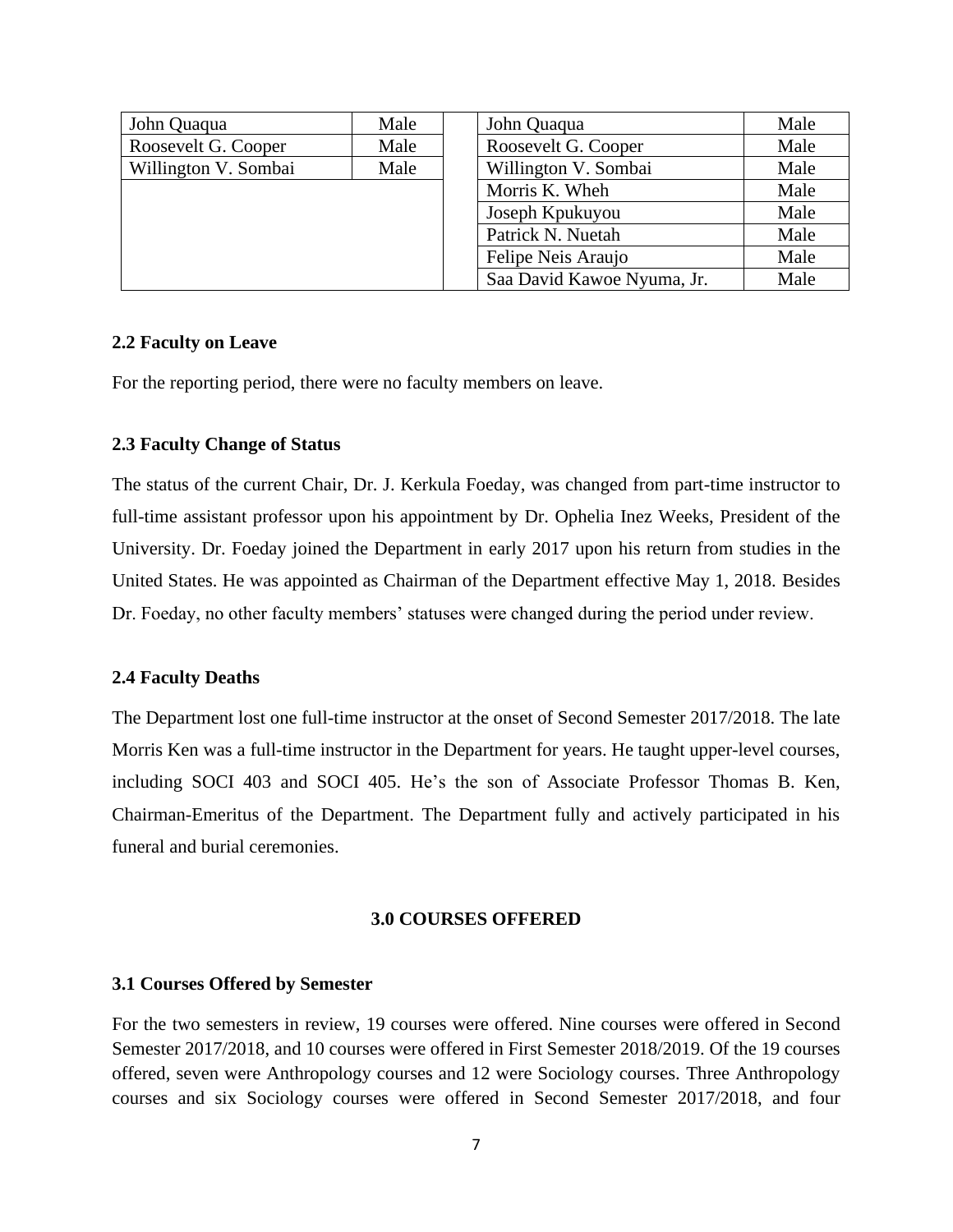Anthropology courses and six Sociology courses were offered in First Semester 2018/2019 respectively. Table 4 contains the courses offered by semester for the period under review.

| <b>SECOND SEMESTER 2017/2018</b> |                 | <b>FIRST SEMESTER 2018/2019</b> |                 |
|----------------------------------|-----------------|---------------------------------|-----------------|
| <b>Courses</b>                   | Number of       | <b>Courses</b>                  | Number of       |
| <b>Offered</b>                   | <b>Sections</b> | <b>Offered</b>                  | <b>Sections</b> |
| <b>ANTH 300</b>                  |                 | <b>ANTH 201</b>                 |                 |
| <b>ANTH 302</b>                  |                 | ANTH <sub>301</sub>             |                 |
| <b>ANTH 402</b>                  |                 | <b>ANTH 305</b>                 |                 |
| <b>SOCI 300</b>                  | 8               | ANTH <sub>407</sub>             |                 |
| <b>SOCI 302</b>                  | 10              | <b>SOCI 201</b>                 | 10              |
| <b>SOCI 304</b>                  | 12.             | <b>SOCI 301</b>                 | 8               |
| <b>SOCI 306</b>                  | 6               | <b>SOCI 303</b>                 | 5               |
| <b>SOCI 402</b>                  | 7               | <b>SOCI 305</b>                 | 13              |
| <b>SOCI 405</b>                  | 13              | <b>SOCI 400</b>                 | 12              |
|                                  |                 | <b>SOCI 403</b>                 | 10              |
| <b>Total # of Sections:</b>      | 60              | <b>Total # of Sections:</b>     | 63              |

**Table 4. Courses Offered in 2nd Semester 2017/2018 & 1st Semester 2018/2019**

## **3.2 Enrollment of Students by Semester and Section**

Per data gathered from the University ePortal system, there were 4,671 students registered and doing Sociology and Anthropology courses during the two semesters in review. Two thousand, two hundred one students were enrolled in Second Semester 2017/2018, and 2,470 students were enrolled in First Semester 2018/2019. Of the 2,201 students in Second Semester 2017/2018, 881 (40.07 percent) were male, and 1,320 (59.93 percent) were female. Of the 2,470 students in First Semester 2018/2019, 1,023 (41.42 percent) were male, and 1,447 (58.58 percent) were female. On average, 40.7 percent of the students were male and 59.3 percent were female for the two semesters under review. Figure 1 and Figure 2 on page 9 graphically depict student enrollment by gender and by semester respectively. Also, on page 10, Table 5 provides details of students enrolled by semester, by course, and by section for the reporting period.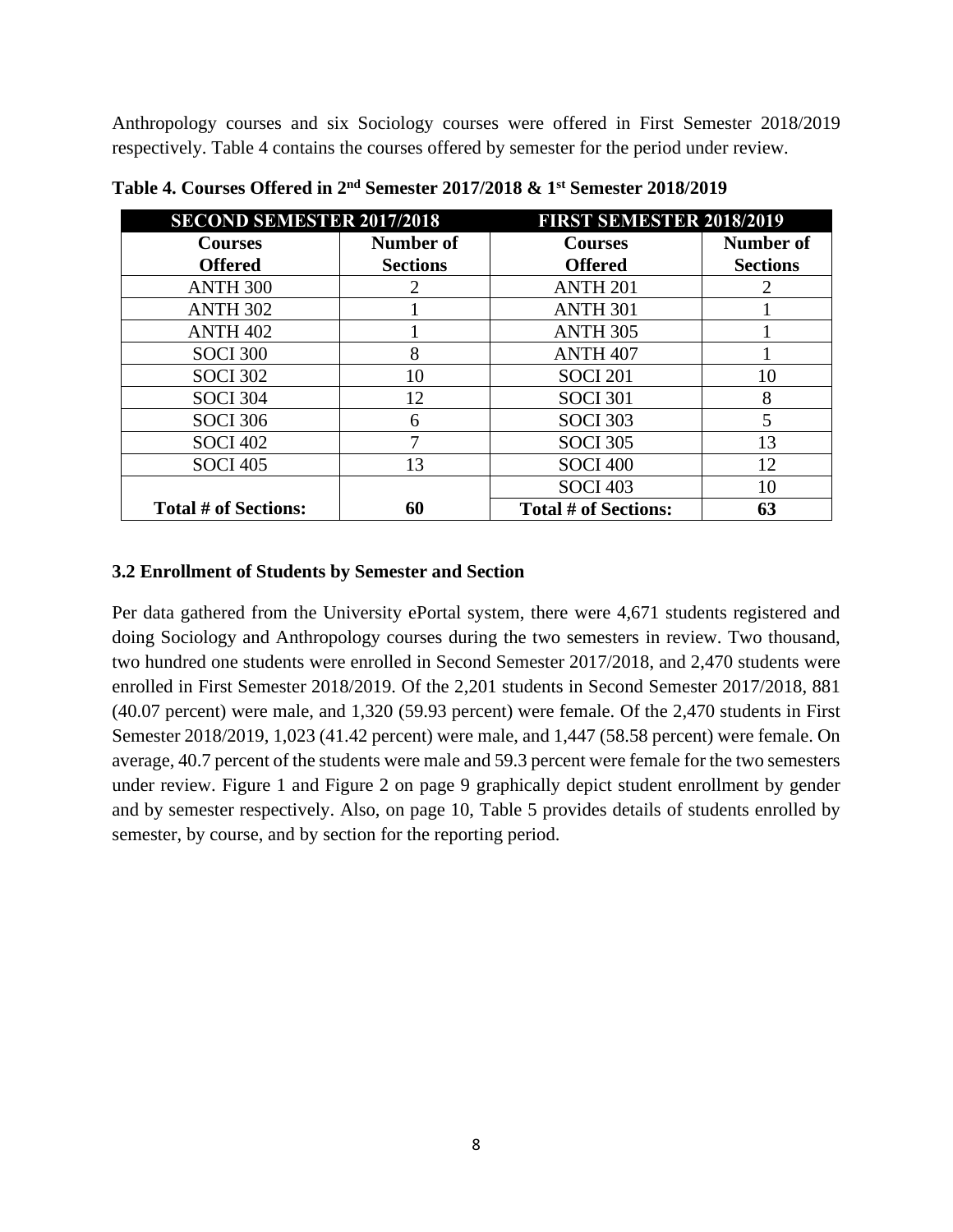

**Figure 1. Student Enrollment by Gender in 2nd Semester 2017/2018 & 1st Semester 2018/2019**



**Figure 2. Student Enrollment in 2nd Semester 2017/2018 & 1st Semester 2018/2019**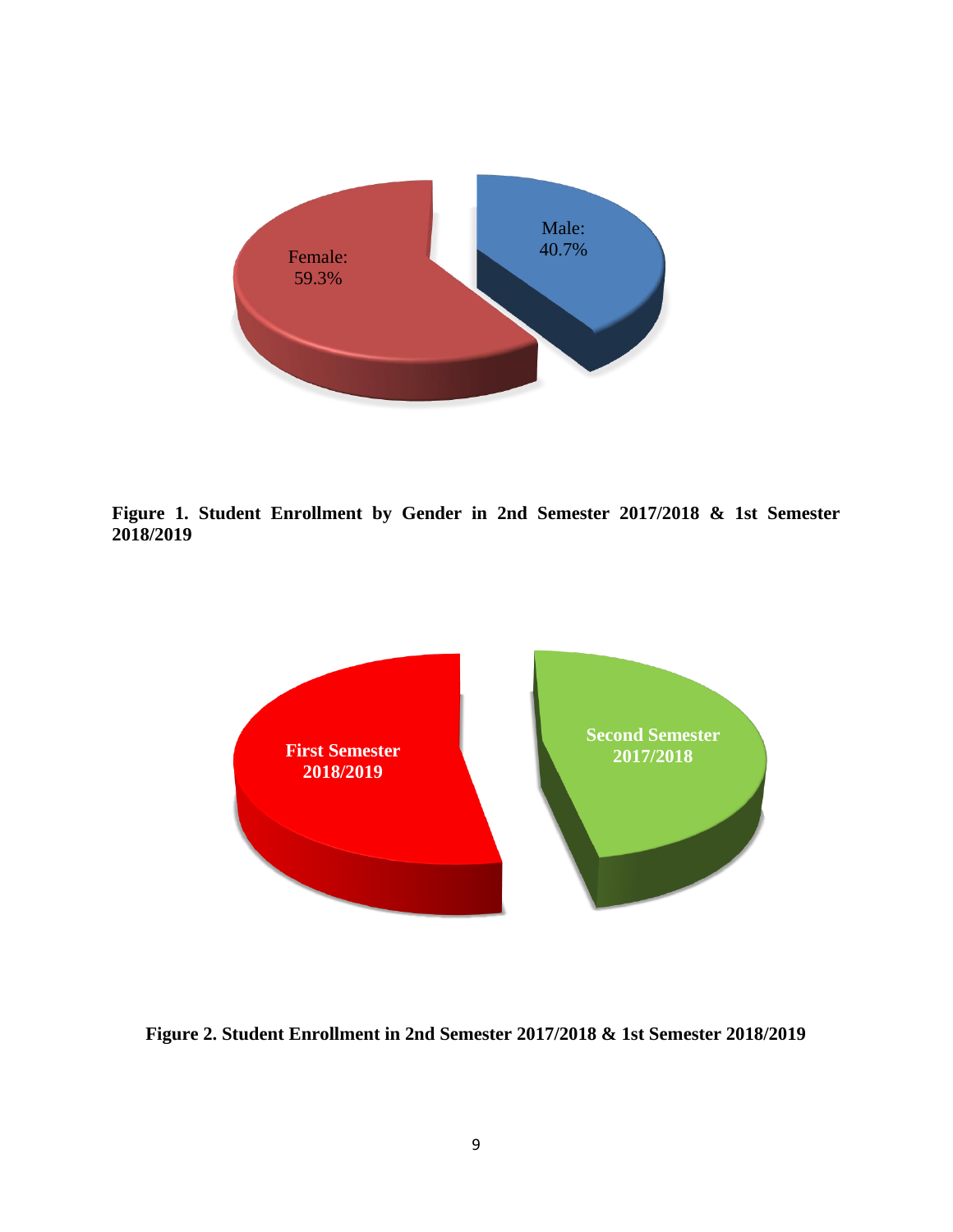| Table 5. Students Enrolled by Course and Section in 2nd Semester 2017/2018 & 1st<br><b>Semester 2018/2019</b> |                                  |                 |                          |                |                 |
|---------------------------------------------------------------------------------------------------------------|----------------------------------|-----------------|--------------------------|----------------|-----------------|
|                                                                                                               | <b>SECOND SEMESTER 2017/2018</b> |                 | FIRST SEMESTER 2018/2019 |                |                 |
|                                                                                                               |                                  | # of            |                          |                | # of            |
| Course                                                                                                        | <b>Section</b>                   | <b>Students</b> | Course                   | <b>Section</b> | <b>Students</b> |
| <b>ANTH 300</b>                                                                                               | 01                               | 70              | ANTH <sub>201</sub>      | 01             | 84              |
| ANTH 300                                                                                                      | 02                               | 24              | <b>ANTH 201</b>          | 02             | 56              |
| <b>ANTH 302</b>                                                                                               | 01                               | 26              | <b>ANTH 301</b>          | 01             | 17              |
| <b>ANTH 402</b>                                                                                               | 01                               | 21              | <b>ANTH 305</b>          | 01             | 19              |
| <b>SOCI 300</b>                                                                                               | 01                               | 19              | ANTH <sub>407</sub>      | 01             | 23              |
| <b>SOCI 300</b>                                                                                               | 02                               | 40              | <b>SOCI 201</b>          | 01             | 14              |
| <b>SOCI 300</b>                                                                                               | 03                               | 10              | <b>SOCI 201</b>          | 02             | 20              |
| <b>SOCI 300</b>                                                                                               | 04                               | 24              | <b>SOCI 201</b>          | 03             | 32              |
| <b>SOCI 300</b>                                                                                               | 05                               | 18              | <b>SOCI 201</b>          | 04             | 33              |
| <b>SOCI 300</b>                                                                                               | 06                               | 18              | <b>SOCI 201</b>          | 05             | 42              |
| <b>SOCI 300</b>                                                                                               | 07                               | 15              | <b>SOCI 201</b>          | 06             | 31              |
| <b>SOCI 300</b>                                                                                               | 08                               | 19              | <b>SOCI 201</b>          | 07             | 22              |
| <b>SOCI 302</b>                                                                                               | 01                               | 51              | <b>SOCI 201</b>          | 08             | 82              |
| <b>SOCI 302</b>                                                                                               | 02                               | 46              | <b>SOCI 201</b>          | 09             | 40              |
| <b>SOCI 302</b>                                                                                               | 03                               | 41              | <b>SOCI 201</b>          | 10             | 20              |
| <b>SOCI 302</b>                                                                                               | 04                               | 38              | <b>SOCI 301</b>          | 01             | 44              |
| <b>SOCI 302</b>                                                                                               | 05                               | 53              | <b>SOCI 301</b>          | 02             | 22              |
| <b>SOCI 302</b>                                                                                               | 06                               | 28              | <b>SOCI 301</b>          | 03             | 57              |
| <b>SOCI 302</b>                                                                                               | 07                               | 51              | <b>SOCI 301</b>          | 04             | 60              |
| <b>SOCI 302</b>                                                                                               | 08                               | 24              | <b>SOCI 301</b>          | 05             | 55              |
| <b>SOCI 302</b>                                                                                               | 09                               | 56              | <b>SOCI 301</b>          | 06             | 44              |
| <b>SOCI 302</b>                                                                                               | 10                               | 74              | <b>SOCI 301</b>          | 07             | 53              |
| <b>SOCI 304</b>                                                                                               | 01                               | 32              | <b>SOCI 301</b>          | 08             | 42              |
| <b>SOCI 304</b>                                                                                               | 02                               | 42              | <b>SOCI 303</b>          | 01             | 35              |
| <b>SOCI 304</b>                                                                                               | 03                               | 27              | <b>SOCI 303</b>          | 02             | 44              |
| <b>SOCI 304</b>                                                                                               | 04                               | 37              | <b>SOCI 303</b>          | 03             | 24              |
| <b>SOCI 304</b>                                                                                               | 05                               | 48              | <b>SOCI 303</b>          | 04             | 18              |
| <b>SOCI 304</b>                                                                                               | 06                               | 68              | <b>SOCI 303</b>          | 05             | 21              |
| <b>SOCI 304</b>                                                                                               | 07                               | 22              | <b>SOCI 305</b>          | 01             | 11              |
| <b>SOCI 304</b>                                                                                               | 08                               | 42              | <b>SOCI 305</b>          | 02             | 41              |
| <b>SOCI 304</b>                                                                                               | 09                               | 18              | <b>SOCI 305</b>          | 03             | 30              |
| <b>SOCI 304</b>                                                                                               | 10                               | 41              | <b>SOCI 305</b>          | 04             | 28              |
| <b>SOCI 304</b>                                                                                               | 11                               | 42              | <b>SOCI 305</b>          | 05             | 15              |
| <b>SOCI 304</b>                                                                                               | 12                               | 69              | <b>SOCI 305</b>          | 06             | 43              |
| <b>SOCI 306</b>                                                                                               | 01                               | 11              | <b>SOCI 305</b>          | 07             | 11              |
| <b>SOCI 306</b>                                                                                               | 02                               | 25              | <b>SOCI 305</b>          | 08             | 21              |
| <b>SOCI 306</b>                                                                                               | 03                               | 22              | <b>SOCI 305</b>          | 09             | 48              |
| <b>SOCI 306</b>                                                                                               | 04                               | 14              | <b>SOCI 305</b>          | 10             | 58              |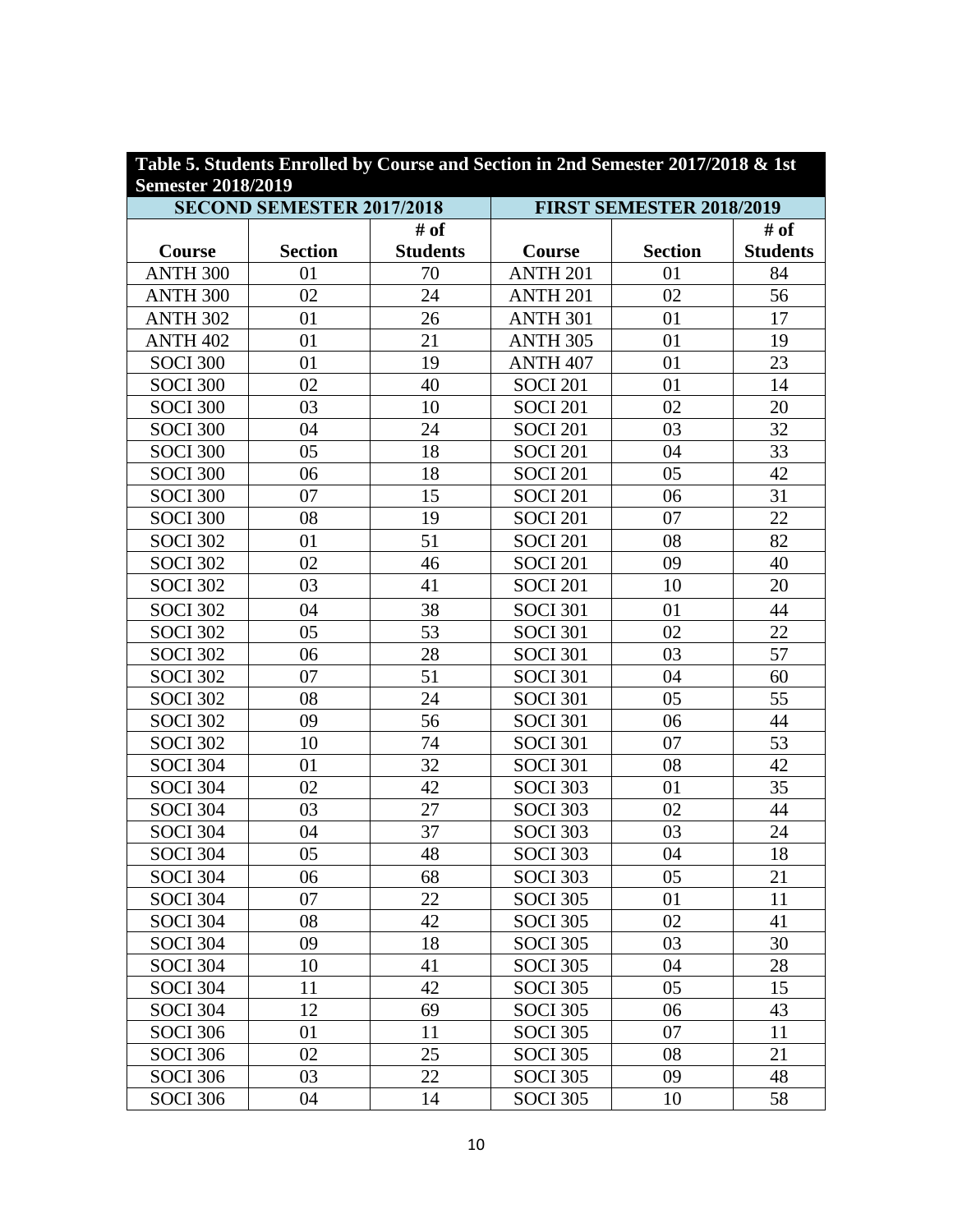| <b>Semester 2018/2019</b> |                                  |                 |                          |                       |                 |
|---------------------------|----------------------------------|-----------------|--------------------------|-----------------------|-----------------|
|                           | <b>SECOND SEMESTER 2017/2018</b> |                 | FIRST SEMESTER 2018/2019 |                       |                 |
|                           |                                  | # of            |                          |                       | # of            |
| Course                    | <b>Section</b>                   | <b>Students</b> | Course                   | <b>Section</b>        | <b>Students</b> |
| <b>SOCI 306</b>           | 05                               | 24              | <b>SOCI 305</b>          | 11                    | 30              |
| <b>SOCI 306</b>           | 06                               | 40              | <b>SOCI 305</b>          | 12                    | $\overline{7}$  |
| <b>SOCI 402</b>           | 01                               | 49              | <b>SOCI 305</b>          | 13                    | 12              |
| <b>SOCI 402</b>           | 02                               | 71              | <b>SOCI 400</b>          | 01                    | 50              |
| <b>SOCI 402</b>           | 03                               | 73              | <b>SOCI 400</b>          | 02                    | 52              |
| <b>SOCI 402</b>           | 04                               | 44              | <b>SOCI 400</b>          | 03                    | 52              |
| <b>SOCI 402</b>           | 05                               | 26              | <b>SOCI 400</b>          | 04                    | $\overline{4}$  |
| <b>SOCI 402</b>           | 06                               | 74              | <b>SOCI 400</b>          | 05                    | 38              |
| <b>SOCI 402</b>           | 07                               | 35              | <b>SOCI 400</b>          | 06                    | 26              |
| <b>SOCI 405</b>           | 01                               | 34              | <b>SOCI 400</b>          | 07                    | 53              |
| <b>SOCI 405</b>           | 02                               | 35              | <b>SOCI 400</b>          | 08                    | 44              |
| <b>SOCI 405</b>           | 03                               | 36              | <b>SOCI 400</b>          | 09                    | 69              |
| <b>SOCI 405</b>           | 04                               | 34              | <b>SOCI 400</b>          | 10                    | 55              |
| <b>SOCI 405</b>           | 05                               | 31              | <b>SOCI 400</b>          | 11                    | 46              |
| <b>SOCI 405</b>           | 06                               | 34              | <b>SOCI 400</b>          | 12                    | 57              |
| <b>SOCI 405</b>           | 07                               | 40              | <b>SOCI 403</b>          | 01                    | 58              |
| <b>SOCI 405</b>           | 08                               | 36              | <b>SOCI 403</b>          | 02                    | 69              |
| <b>SOCI 405</b>           | 09                               | 32              | <b>SOCI 403</b>          | 03                    | 56              |
| <b>SOCI 405</b>           | 10                               | 34              | <b>SOCI 403</b>          | 04                    | 49              |
| <b>SOCI 405</b>           | 11                               | 30              | <b>SOCI 403</b>          | 05                    | 51              |
| <b>SOCI 405</b>           | 12                               | 34              | <b>SOCI 403</b>          | 06                    | 38              |
| <b>SOCI 405</b>           | 13                               | 29              | <b>SOCI 403</b>          | 07                    | 50              |
|                           |                                  |                 | <b>SOCI 403</b>          | 08                    | 31              |
|                           |                                  |                 | <b>SOCI 403</b>          | 09                    | 53              |
|                           |                                  |                 | <b>SOCI 403</b>          | 10                    | 60              |
|                           | <b>OVERALL TOTAL:</b>            | 2,201           |                          | <b>OVERALL TOTAL:</b> | 2,470           |

# **Table 5. Students Enrolled by Course and Section in 2nd Semester 2017/2018 & 1st Semester 2018/2019**

#### **4.0 STUDENTS**

#### **4.1 Student Profile**

Prior to the ePortal system, the Department often pre-registered students to determine the number of students enrolled by various categories. That exercise helped the Department to know the status and other basic information on each student doing Sociology and Anthropology courses in each semester. The current ePortal system does not afford the Department that opportunity!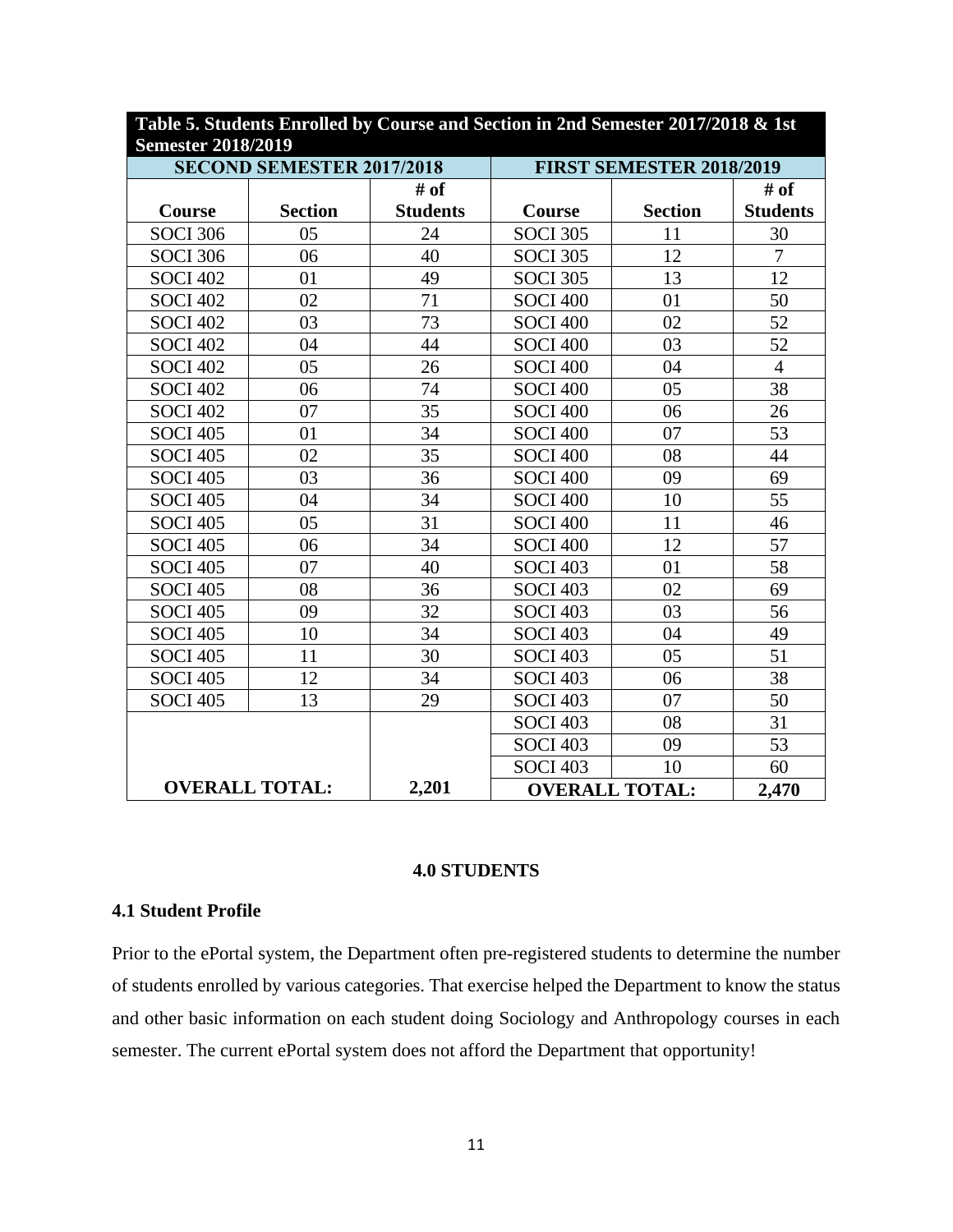For the two semesters in review, it is Second Semester 2017/2018 that the Department has breakdown information on student enrollment by classification and by gender, because preregistration was done during that semester. The ePortal system is yet to be programmed in ways that readily provide breakdown information on each student, especially information regarding student enrollment by classification and by gender. None the less, Table 6 contains a breakdown of the 2,201 by classification of students who were enrolled that semester, and Table 7 presents student enrollment by gender for the two semesters in review.

**Table 6. Student Enrollment by Classification in Second Semester 2017/2018**

| Freshmen | Sophomore  | Junior | Senior | <b>Total</b> |
|----------|------------|--------|--------|--------------|
| 303      | د م<br>ن⊿ب | 682    | 693*   | 2,201        |

 $*$  This number includes the 99<sup>th</sup> Graduating Class. The Department put out 440 students during the last Commencement Convocation.

**Table 7. Student Enrollment by Gender in 2nd Semester 2017/2018 & 1st Semester 2018/2019**

| $2nd$ Semester 2017/2018 |      |        | 1 <sup>st</sup> Semester 2018/2019 |       |        |
|--------------------------|------|--------|------------------------------------|-------|--------|
| <b>No. of Students</b>   |      | Gender | <b>No. of Students</b>             |       | Gender |
| <b>Enrolled</b>          | Male | Female | <b>Enrolled</b>                    |       |        |
|                          |      |        |                                    | Male  | Female |
| 2,201                    | 881  | 1,320  | 2,470                              | 1,023 | ,447   |

#### **4.2 Student Academic Performance**

The academic performance of each student in the Department is currently determined by the grades each instructor submits for students. Judging from what instructors submitted as grades earned by students during the two semesters in review, on average, student academic performance falls between C and B. The plan for the future is to develop and utilize rigorous standardized means of student assessment. A measurement instrument is currently being developed for that purpose.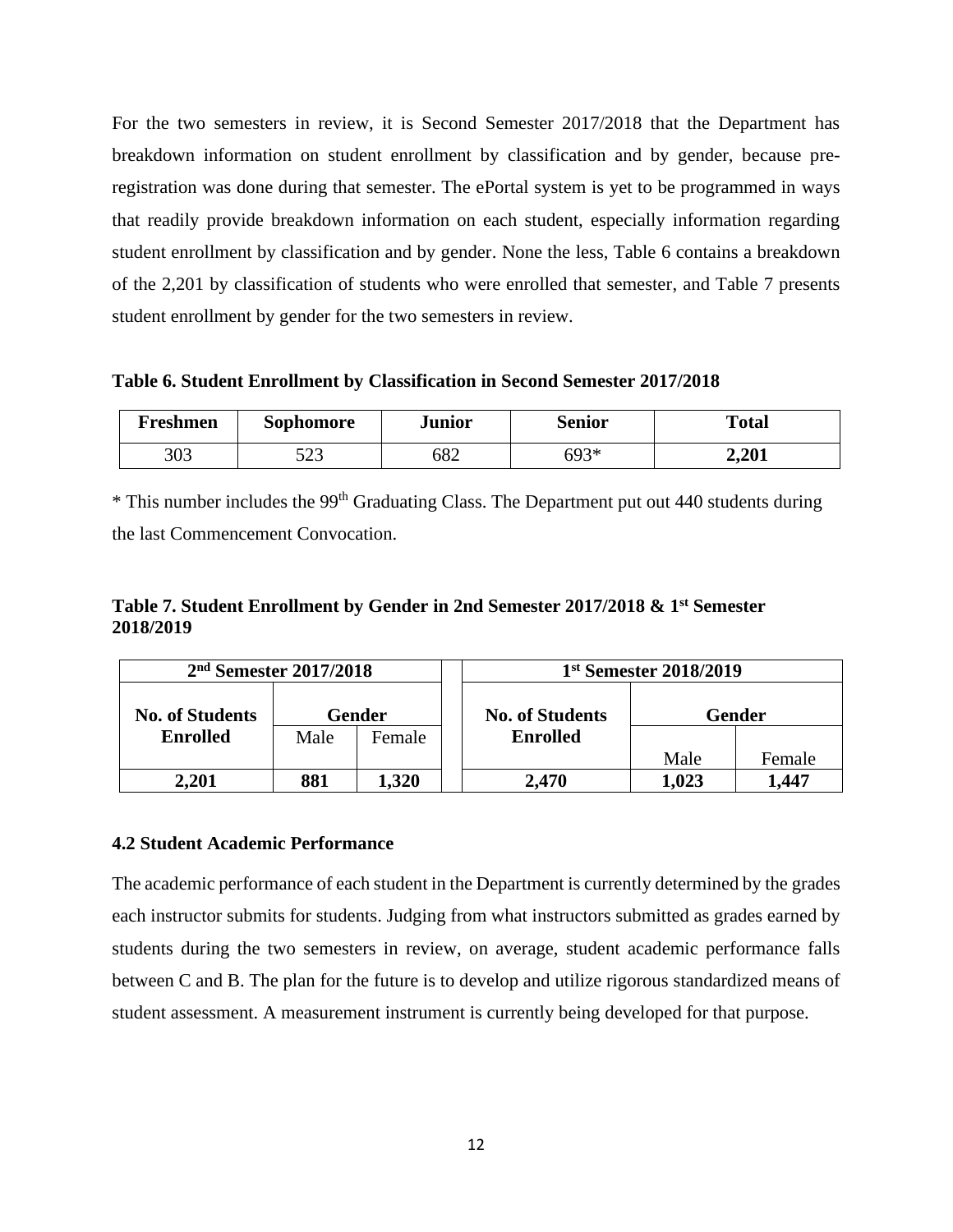#### **4.3 Deaths of Students by Gender**

No student deaths were reported or heard of during the two semesters under review.

#### **5.0 ACHIEVEMENTS, CHALLENGES, AND RECOMANDATIONS**

#### **5.1 Curriculum Revision**

The Department curriculum was revised during the First Semester of 2018/2019, but it is yet to be submitted to the Academic Coordinating Committee (ACC) and to the Faculty Senate for approval. The Chairman constituted a Curriculum Review Committee (CRC) at the outset of First Semester 2018/2019 and mandated the Committee to report at the end of the semester. To ensure the full participation of all faculty members, the Chair emailed the proposed revised curriculum to the entire faculty of the Department and urged everyone to review the curriculum and make suggestions, where necessary. The CRC worked as mandated and reported to the Chair at the end of the semester.

#### **5.2 Courses Revised**

A number of courses have been revised. The contents of the courses in question (SOCI 300, SOCI 302, SOCI 303, and SOCI 400) have been updated and integrated with untaught or inactive courses. For example, SOCI 308 (Large-Scale Organizations) has been merged with SOCI 300 (Social Institutions); SOCI 307 (Historical and Contemporary Social Problems) has been merged with SOCI 302 (Social Change); SOCI 309 (Collective Behavior) and SOCI 408 (Sociology of Law) have been merged with SOCI 303 (Sociology of Criminal Behavior), and SOCI 407 (Sociology of Development) has been merged with SOCI 400 (Community Development).

If the revised curriculum is approved by the ACC and the Faculty Senate, the names and codes of two courses (i.e. DEMO 201 & DEMO 401) will be changed to SOCI 206 and SOCI 401 respectively. The proposed changes are meant to give the Department complete control over the planning and teaching of these courses, which is not the case right now.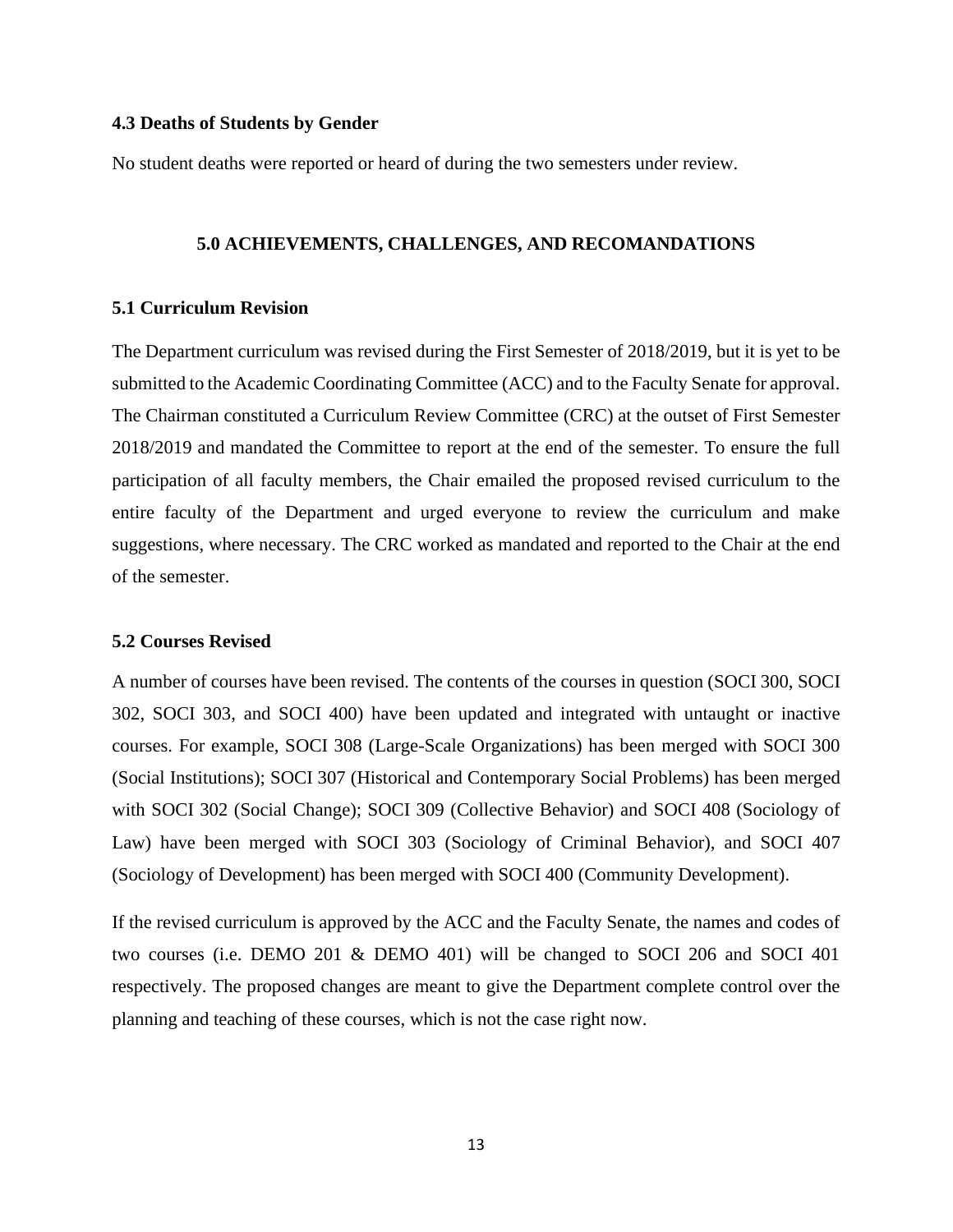#### **5.3 New Courses Introduced**

Two new courses have been introduced or proposed. The courses in question are SOCI 202 – Sociology of Information & Communications Technologies (ICT) and SOCI 404 – Sociology of Health. These two courses will be elective courses. SOCI 202 will be a mandatory elective for students majoring in Sociology.

If approved, SOCI 202 will afford students the opportunity to explore the use, the advantages and disadvantages, and the social implications of ICT, including social network sites like Facebook, Twitter, LinkedIn, WhatsApp, YouTube, etc. The course will specifically explore processes associated with various human communications. It will cover topics about how ICT has helped shape societies and social interactions. Students will be introduced to different forms of ICT and to the ethical use of them. The course will familiarize students with the basics of Microsoft Applications needed for word processing and data analysis. For SOCI 404, if approved, it will provide an analytical framework for students to understand the social contexts of health, illness, and healthcare delivery, with focus on Liberia. Its objective will be to make students see how social life affects morbidity and mortality rate, and how morbidity and mortality rate affect social life, again with focus on Liberia. History of medical sociology and other relevant topics will be explored in this course as well.

#### **5.4 Guest Visitors**

In July 2018, a team comprising of Social Work professors and students from Savannah State University (SSU) in the State of Georgia, United States of America, visited the University as guests of the Department. At the time, per a Faculty Senate decision, which the current Chair was informed about when he took over the Department in May 2018, the Social Work Program was under the Department. Later during the First Semester of 2018/2019, the Dean, in an email, announced that the Social Work Program was not under the Department! The SSU Team was in Liberia from July 4 thru July 14. During their 10-day visit, Dr. Felicia Tuggle and Dr. Roenia DeLoach, the two Social Work professors leading the SSU Team, helped the Department in finalizing the Social Work Program curriculum.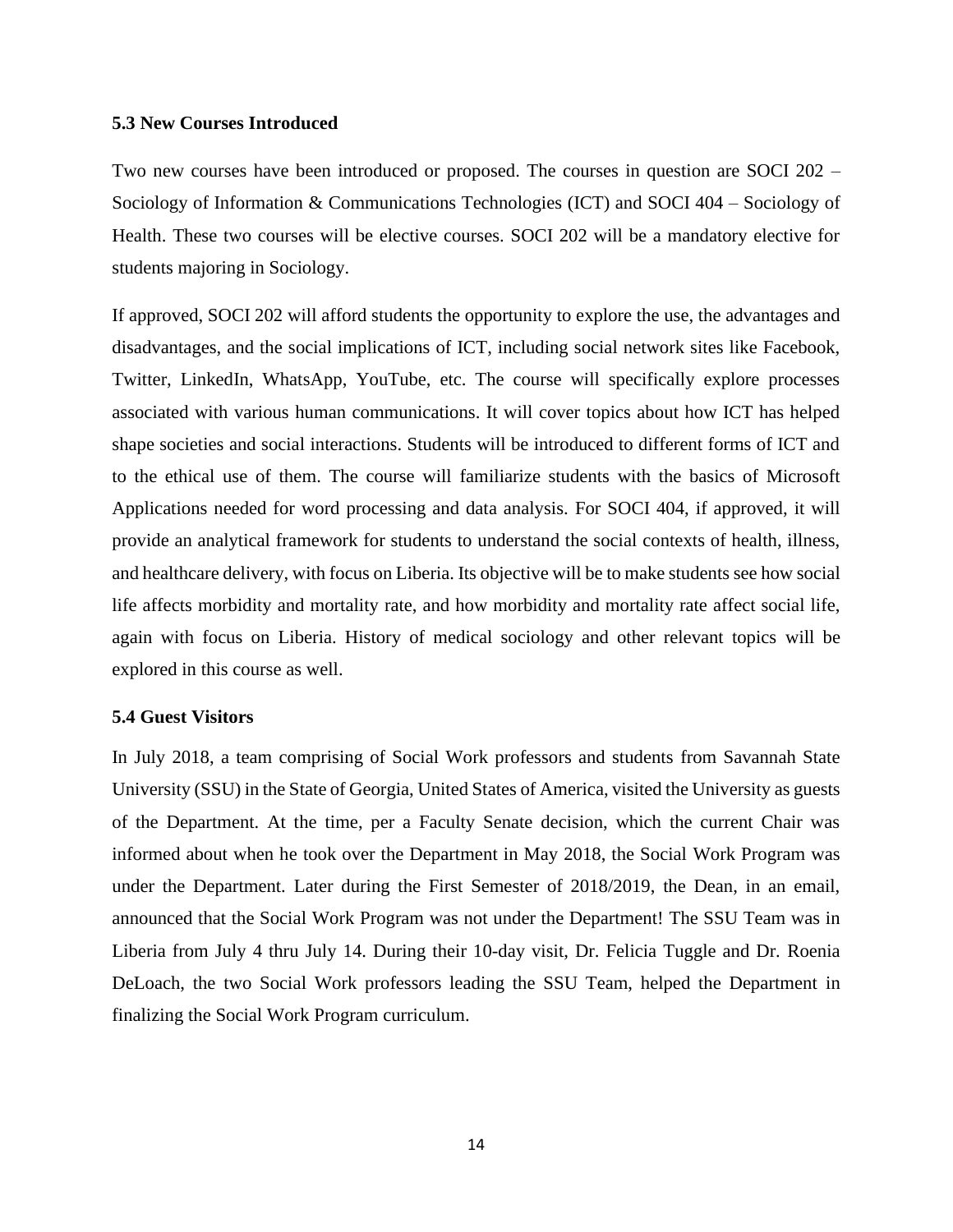#### **5.5 Seminars, Workshops, and Conferences Attended, Organized, or Facilitated**

Faculty and staff of the Department attended various workshops during the period under review. Among the workshops faculty and staff attended include the Sexual Harassment and PEEP Workshops organized by Human Resource (HR), the ePortal Orientation Workshops facilitated by the Registration Enhancement Committee (REC), and Faculty Skills Enhancement Workshops conducted by the Teaching & Learning Center (TLC). The current Chair, Dr. J. Kerkula Foeday, facilitated two of the sessions of the TLC workshops, where he presented on Google Classroom as an important instructional tool for adoption by instructors. Perhaps the most important of all the workshops faculty and staff attended was the University Five Years Strategic Plan Retreat organized by the Institutional Development and Planning Unit under the theme: "Engendering Efficiency for Improved Service Delivery at the University of Liberia."

Additionally, the Chair of the Department directly worked with students from the Social Work Program to organize an awareness program about the field of social work. The Chair served as the guest speaker during that awareness program. Similarly, the Chair worked with Mr. Joseph Geebro and his students from the Social Work Program to host a seminar on the history of Liberia, specifically on the inclusion of all the tribal sections or dialects in Liberian history books.

#### **5.6 Other Achievements**

A number of other achievements are worth mentioning in this report. The first one has to do with the Department bulletin board. Upon taking over the Department, the current Chair felt the need for the Department to have its own bulletin board so as to prevent staff from posting notices, placards, and announcements directly on the walls of the building. The Chair felt doing so would deface the building. So, at his own expense, a sizable bulletin board was erected for the Department in Second Semester 2017/2018. It cost the Chair US\$120.00 (one hundred twenty United States Dollars) for that project. The second achievement was the phone project. Again, at his own expense, the Chair obtained two numbers (one Lonestar and one Orange) and a mobile phone for the Department use. The Chair felt it would be extra expense for staff to use their own phones to make calls on behalf of the Department. The phone in question is currently in the Department.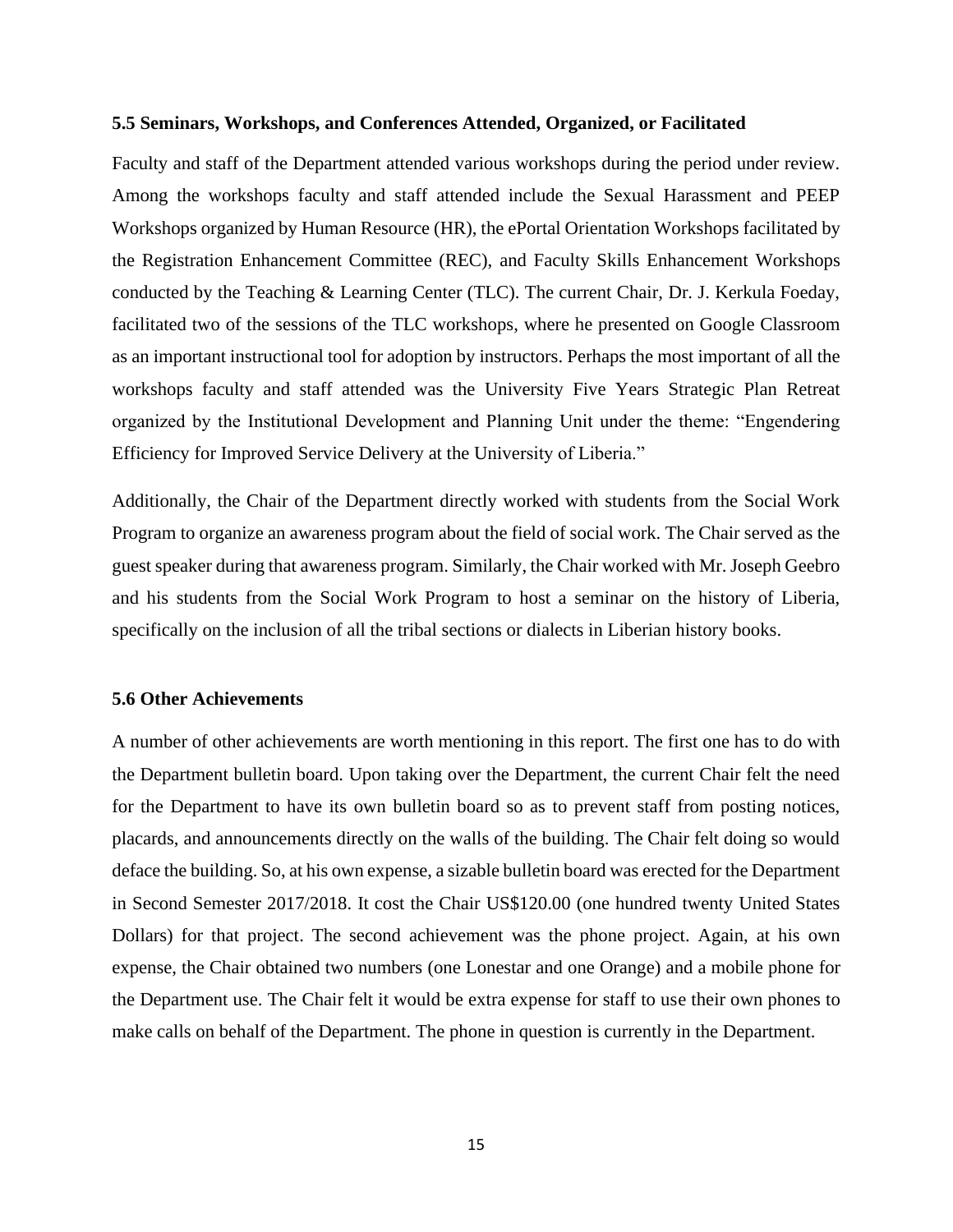Two additional critical achievements include the SAIL Questionnaire (Appendix A) and the Individual Faculty Professional Development Plan (Appendix B) developed by the current Chair of the Department. SAIL stands for *Students Assessing Instruction & Learning*. If approved, it will be an assessment tool to be used in evaluating instructors of the Department. This is part of the Department Revised Curriculum. It has been shared with the Teaching and Learning Center (TLC) Executive Director already for inclusion in the overall assessment framework of the University. The Individual Faculty PDP is proposed in light of best practices by other universities and as a result of the unquestionable need for faculty development in the Department.

#### **5.6 Challenges**

The nature of the challenges the Department had to confront for the two semesters in review, apparently, is the same as the one other departments and the University are confronting. The challenges fall into three main categories, as follows: funding, logistics, and adjunct faculty payment.

The Department, for the period in review, had no budget of its own. As such, it could not do as much as it had planned to achieve if funding would have been readily available. For example, there are students from the Sociology and Anthropology Students Association (SASA), who like to volunteer but need to be transported. The Department could not adequately afford the cost. If the Department has a budget, perhaps this may not be a challenge moving forward.

Logistically, the Department was also challenged. Instructional materials like, for example, markers, dusters, and teachers roll books were not adequate. Stationery, including reams of papers, pens for office use and for instructors, and inks for printers in the offices were in limited supply. Phone cards were inadequate and were not supplied on time as well.

Part of the logistical challenge involved and still involves securing space for faculty lounge. We succeeded in assigning students to each faculty member for advisement, but instructors do not have a lounge where they could meet their advisees for one-on-one advisement sessions. We made efforts in securing a space for faculty lounge but was unsuccessful.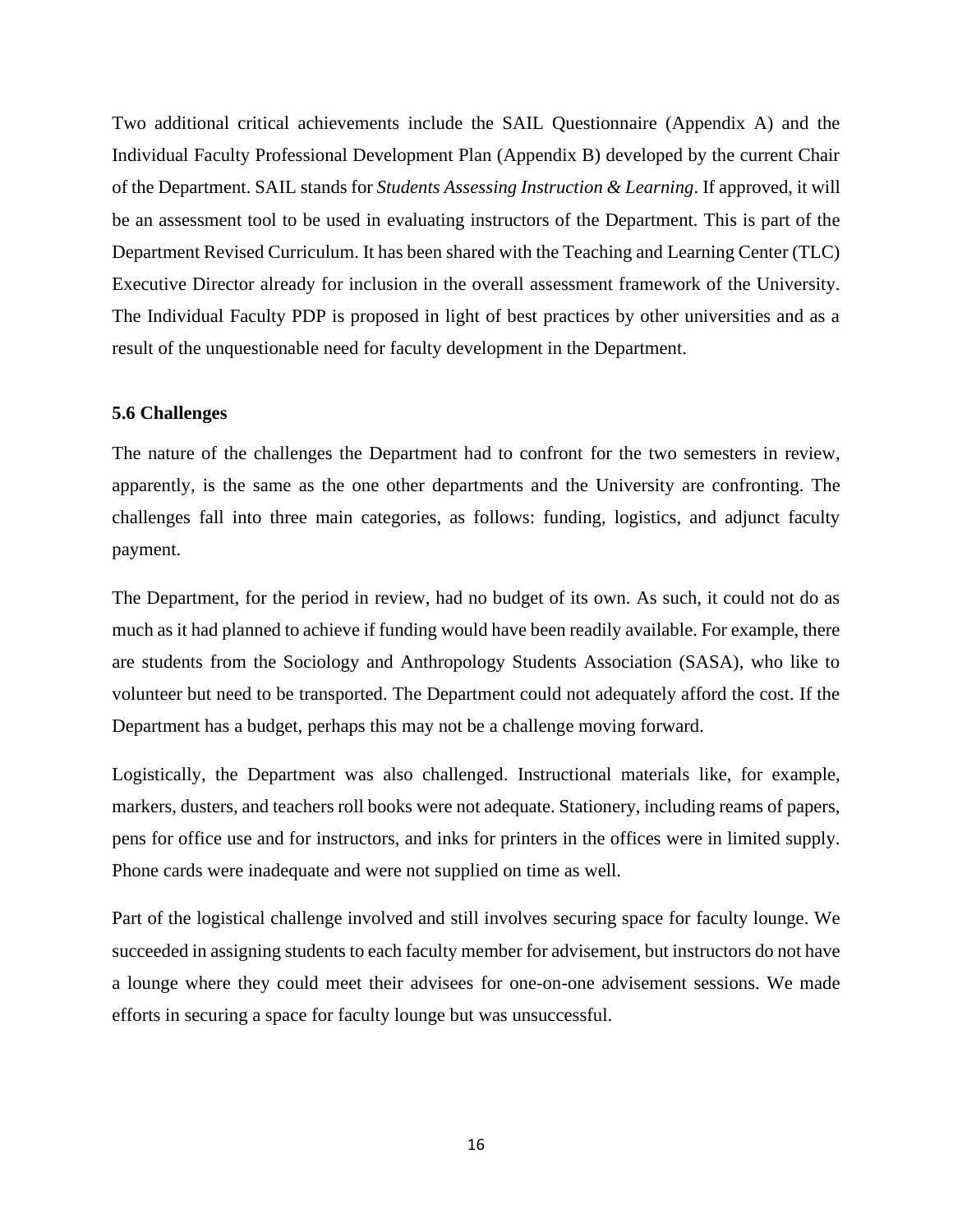Regarding adjunct faculty payment, there were persistent complaints about delays in the payments of some of our instructors. We made representations to the Business and Finance Office (BFO) on numerous occasions. It was challenging for our instructors who were affected.

#### **5.7 Recommendations**

In view of all the aforementioned, we like to put forth the following recommendations for consideration:

- 1. Boosting Faculty Profile in the Department: That the College considers the hiring of qualified full-time and adjunct faculty as a matter of priority. This includes the hiring of qualified female faculty as a way of addressing the huge gender disparity that currently exists in the Department. This means if the Chair makes recommendations for the hiring of qualified faculty members, including qualified female faculty, those recommendations should be acted upon expeditiously in the utmost interest of the Department.
- 2. Approving the Department Revised Curriculum: That the Dean of the College ensure that the proposed Revised Curriculum of the Department is approved by the ACC and Faculty Senate as soon as possible.
- 3. Adopting the SAIL Questionnaire and the Individual Faculty PDP: That the attached SAIL Questionnaire and the Individual Faculty PDP be adopted by the College and that the Department be allowed to use them for assessing faculty performances and for determining the professional development plan of each faculty member.
- 4. Providing Logistical Support: That, to have the Department functioning more effectively, the Dean of the College should ensure that logistical support is adequately provided to the Department. This includes working very hard with the Department Chair to secure a space for faculty lounge for instructors at the Fendall Campus.
- 5. Re-Arranging Adjunct Faculty Payment Schedule: That the Dean of the College ensure that adjunct faculty members are paid every month instead of the bi-semester payments they receive. The Department believes this may help alleviate the frustration some of the faculty members are experiencing as a result of the long delays in paying them.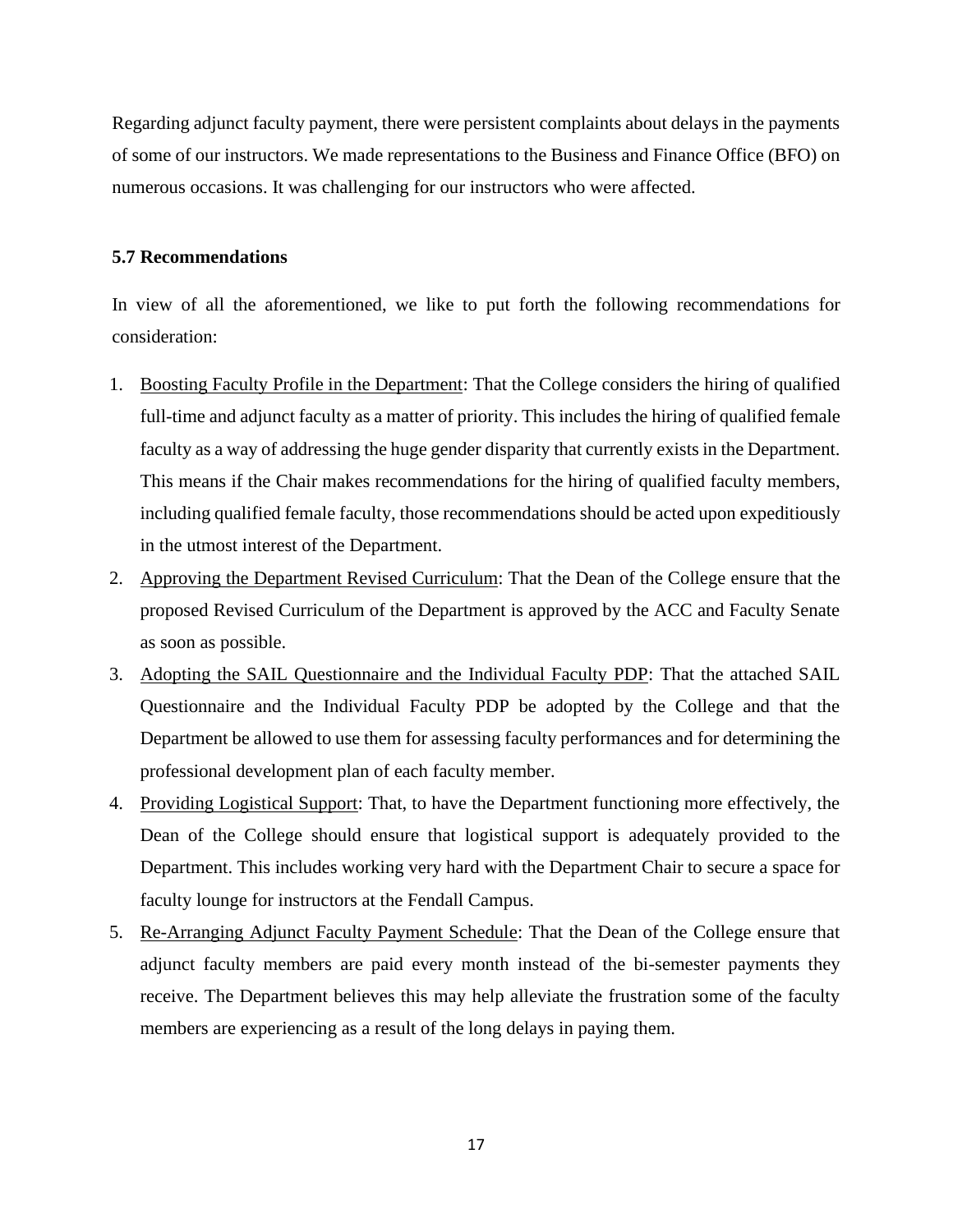# **APPENDICES**

# **APPENDIX A. STUDENT ASSESSING INSTRUCTION & LEARNING (SAIL)**

REMINDER AND INSTRUCTIONS TO STUDENTS: As a Department, our vision is to be an academic unit in the University interested in promoting an atmosphere of academic freedom and scholarly competence. We are committed to providing and maintaining conditions for sound learning. To achieve this requires regular assessment of instruction and student learning outcomes. This SAIL assessment tool is designed for this purpose and is intended for you, the student as a critical stakeholder, to use to provide us information on how our faculty members are performing and how well you are learning. While your participation is voluntary, we encourage you to fill out the form, for the data that will be gathered will be used for modification and improvement purposes and for promoting student learning in the Department. Attempt to answer all the questions, please.

# **PART I**: STUDENT INFORMATION

- 1. Gender of the student:
	- a) Male
	- b) Female
	- c) Other
- 2. Status in program:
	- a) Freshman
	- b) Sophomore
	- c) Junior
	- d) Senior
- 3. Year of entry at the University What year did you enter the University?
- 4. Last GPA: \_\_\_\_\_\_\_\_
- 5. Expected grade in the course: (Select the grade you are sure of earning in this course).
	- a) A
	- b) B
	- c) C
	- d) D
	- e) I don't know

# **PART II**: INSTRUCTOR & CLASSROOM MANAGEMENT

- 1. Instructor's name:
- 2. Abbreviation  $& code of the course:$
- 3. Title of the course:
- 4. Classroom:
- 5. Is this the assigned classroom?
	- a) No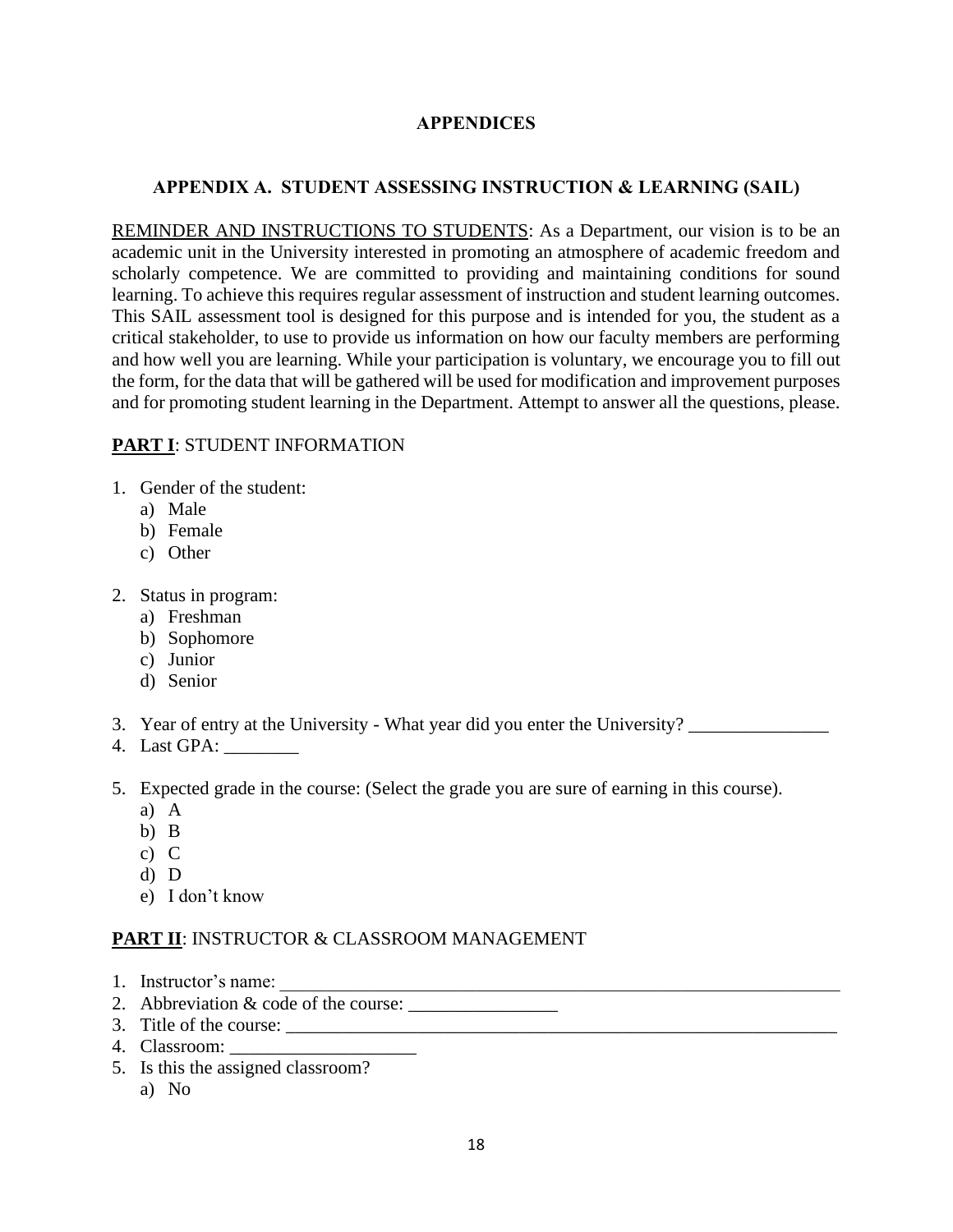- b) Yes
- 6. If no, why was the assigned classroom changed to another classroom?
- 7. Who made the decision to change the assigned classroom?
	- a) The Instructor
	- b) The Entire Class
	- c) I was not in class when the decision was made
- 8. Was the classroom conducive for learning?
	- a) No
	- b) Yes
- 9. If no, what was wrong with the classroom? Choose all that you experienced in class.
	- a) The classroom was congested.
	- b) It was always heaty.
	- c) The class was always noisy.
	- d) There was poor lighting system in the classroom; I could hardly see writings on the board.

\_\_\_\_\_\_\_\_\_\_\_\_\_\_\_\_\_\_\_\_\_\_\_\_\_\_\_\_\_\_\_\_\_\_\_\_\_\_\_\_\_\_\_\_\_\_\_\_\_\_\_\_\_\_\_\_\_\_\_\_\_\_\_\_\_\_\_\_\_\_\_\_

\_\_\_\_\_\_\_\_\_\_\_\_\_\_\_\_\_\_\_\_\_\_\_\_\_\_\_\_\_\_\_\_\_\_\_\_\_\_\_\_\_\_\_\_\_\_\_\_\_\_\_\_\_\_\_\_\_\_\_\_\_\_\_\_\_\_\_\_\_\_\_\_\_\_\_ \_\_\_\_\_\_\_\_\_\_\_\_\_\_\_\_\_\_\_\_\_\_\_\_\_\_\_\_\_\_\_\_\_\_\_\_\_\_\_\_\_\_\_\_\_\_\_\_\_\_\_\_\_\_\_\_\_\_\_\_\_\_\_\_\_\_\_\_\_\_\_\_\_\_\_

- e) Sometimes the instructor came to class with no markers to write on the board.
- f) The instructor came to class late (more than five times) more than 15 minutes late.
- g) The instructor came to class late (less than five times) more than 15 minutes late.
- h) Other experiences in class (specify):
- 10. Was the instructor concerned about student class attendance?
	- a) Not at all
	- b) Yes
- 11. If yes, what did the instructor do to track class attendance?
	- a) The instructor called roll at the start of every class.
	- b) The instructor passed an attendance sheet or roll book for students to write their names in.
- 12. On a scale of 1–10, where 1 represents 'least' and 10 represents 'most', how do you grade your instructor's classroom management skills? \_\_\_\_\_\_\_\_\_\_

#### **PART III**. INSTRUCTOR–STUDENT INTERACTION

- 1. How would you describe the interactions between the instructor and students?
	- a) Poor
	- b) Somewhat good
	- c) Good
	- d) Excellent
- 2. Does the instructor maintain a professional boundary between the students and him/her?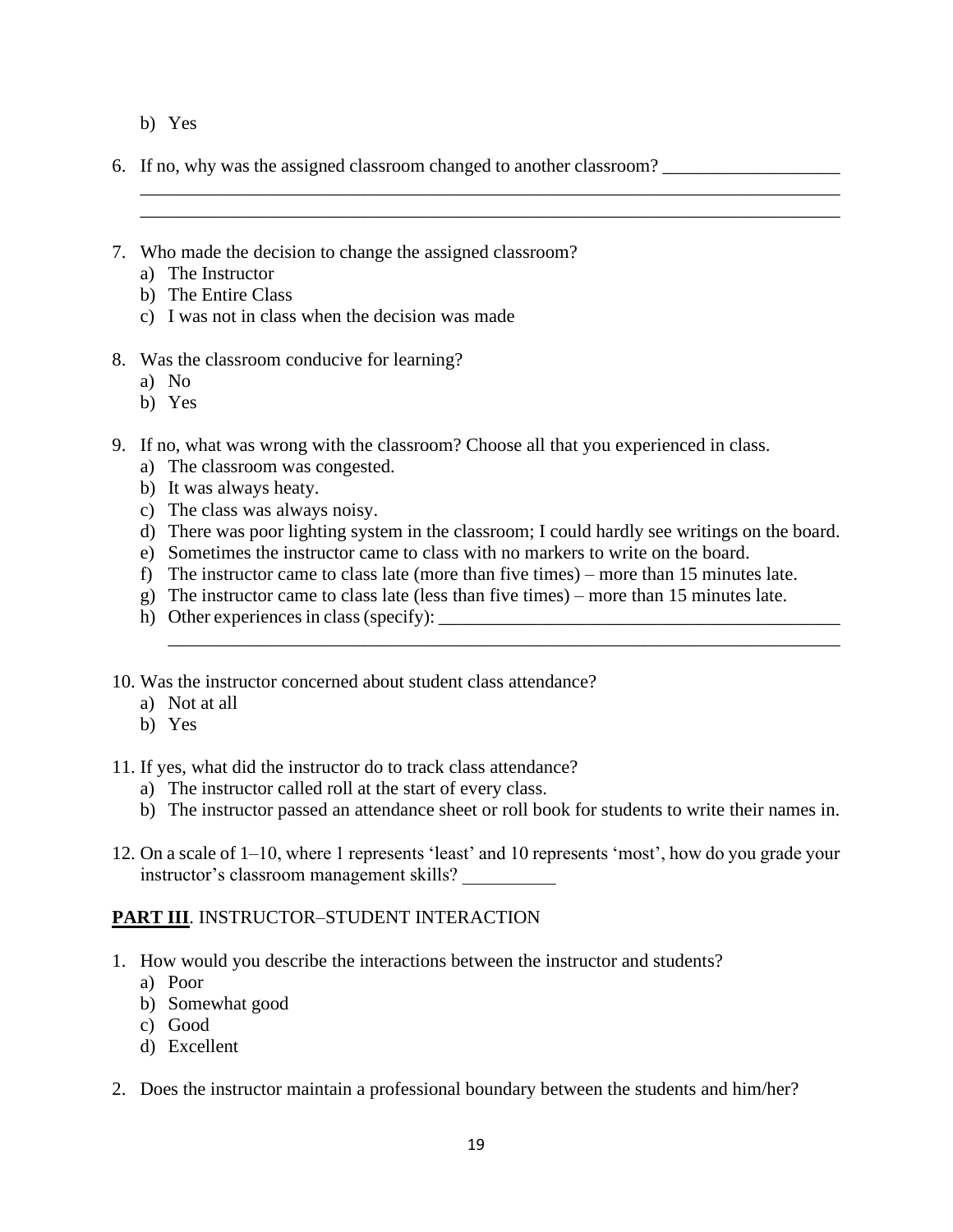- a) No
- b) Yes

3. If no, what did the instructor do that you think was wrong? \_\_\_\_\_\_\_\_\_\_\_\_\_\_\_\_\_\_\_\_\_\_\_\_\_\_

- 4. Is the instructor approachable?
	- a) No
	- b) Yes
- 5. Does the instructor communicate well with students?
	- a) No
	- b) Yes
- 6. Is the instructor open to questions from students in class?
	- a) No
	- b) Yes
- 7. Does the instructor respond to students in demeaning ways?
	- a) No
	- b) Yes
- 8. Did the instructor show concern about student learning outcomes?
	- a) No
	- b) Yes. Give an example or examples of how the instructor showed concern about student learning.

\_\_\_\_\_\_\_\_\_\_\_\_\_\_\_\_\_\_\_\_\_\_\_\_\_\_\_\_\_\_\_\_\_\_\_\_\_\_\_\_\_\_\_\_\_\_\_\_\_\_\_\_\_\_\_\_\_\_\_\_\_\_\_\_\_\_\_\_\_\_\_\_ \_\_\_\_\_\_\_\_\_\_\_\_\_\_\_\_\_\_\_\_\_\_\_\_\_\_\_\_\_\_\_\_\_\_\_\_\_\_\_\_\_\_\_\_\_\_\_\_\_\_\_\_\_\_\_\_\_\_\_\_\_\_\_\_\_\_\_\_\_\_\_\_

\_\_\_\_\_\_\_\_\_\_\_\_\_\_\_\_\_\_\_\_\_\_\_\_\_\_\_\_\_\_\_\_\_\_\_\_\_\_\_\_\_\_\_\_\_\_\_\_\_\_\_\_\_\_\_\_\_\_\_\_\_\_\_\_\_\_\_\_\_\_\_\_\_\_\_

- 9. How open was the instructor to feedback from students in class? Select all that you experienced in class.
	- a) The instructor was always open to feedback from students, no matter whether the feedback was negative or positive.

\_\_\_\_\_\_\_\_\_\_\_\_\_\_\_\_\_\_\_\_\_\_\_\_\_\_\_\_\_\_\_\_\_\_\_\_\_\_\_\_\_\_\_\_\_\_\_\_\_\_\_\_\_\_\_\_\_\_\_\_\_\_\_\_\_\_\_\_\_\_\_\_ \_\_\_\_\_\_\_\_\_\_\_\_\_\_\_\_\_\_\_\_\_\_\_\_\_\_\_\_\_\_\_\_\_\_\_\_\_\_\_\_\_\_\_\_\_\_\_\_\_\_\_\_\_\_\_\_\_\_\_\_\_\_\_\_\_\_\_\_\_\_\_\_

- b) The instructor was never open to feedback from students, whether positive or negative.
- c) The instructor was open only to positive feedback from students.
- d) The instructor sometimes accepted feedback (positive or negative) from students.
- e) The instructor never asked students to give feedback.
- f) Other experiences (Specify):  $\frac{1}{\frac{1}{2} \cdot \frac{1}{2} \cdot \frac{1}{2} \cdot \frac{1}{2} \cdot \frac{1}{2} \cdot \frac{1}{2} \cdot \frac{1}{2} \cdot \frac{1}{2} \cdot \frac{1}{2} \cdot \frac{1}{2} \cdot \frac{1}{2} \cdot \frac{1}{2} \cdot \frac{1}{2} \cdot \frac{1}{2} \cdot \frac{1}{2} \cdot \frac{1}{2} \cdot \frac{1}{2} \cdot \frac{1}{2} \cdot \frac{1}{2} \cdot \frac{1}{2} \cdot \frac{$

#### **PART IV**: COURSE AND INSTRUCTION

- 1. Did the instructor prepare a syllabus for the course?
	- a) No
	- b) Yes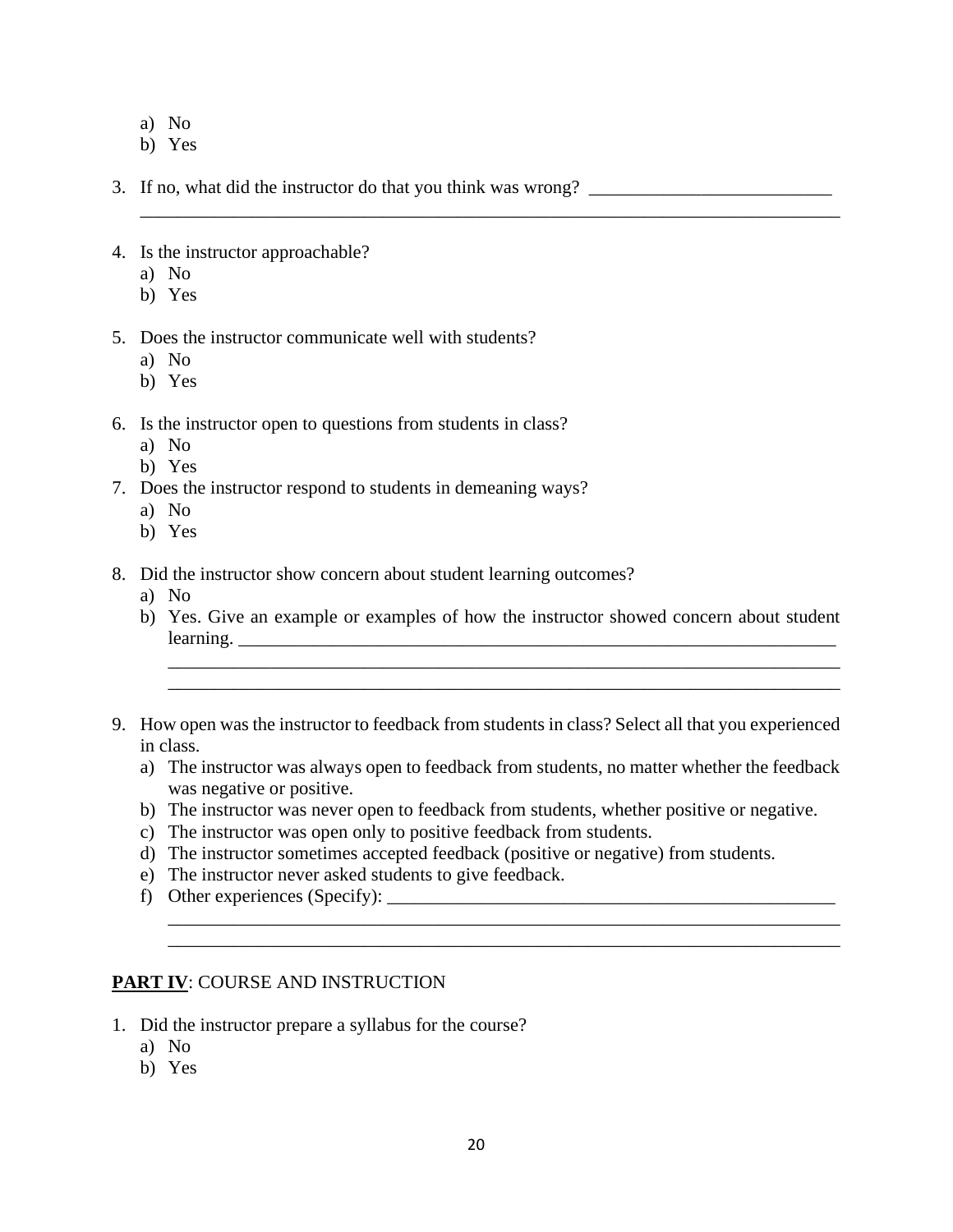2. If yes, did he or she give a copy of the course syllabus to each student or did he make sure that each student have a copy of the syllabus?

\_\_\_\_\_\_\_\_\_\_\_\_\_\_\_\_\_\_\_\_\_\_\_\_\_\_\_\_\_\_\_\_\_\_\_\_\_\_\_\_\_\_\_\_\_\_\_\_\_\_\_\_\_\_\_\_\_\_\_\_\_\_\_\_\_\_\_\_\_\_\_\_ \_\_\_\_\_\_\_\_\_\_\_\_\_\_\_\_\_\_\_\_\_\_\_\_\_\_\_\_\_\_\_\_\_\_\_\_\_\_\_\_\_\_\_\_\_\_\_\_\_\_\_\_\_\_\_\_\_\_\_\_\_\_\_\_\_\_\_\_\_\_\_\_ \_\_\_\_\_\_\_\_\_\_\_\_\_\_\_\_\_\_\_\_\_\_\_\_\_\_\_\_\_\_\_\_\_\_\_\_\_\_\_\_\_\_\_\_\_\_\_\_\_\_\_\_\_\_\_\_\_\_\_\_\_\_\_\_\_\_\_\_\_\_\_\_

- a) Yes
- b) No
- c) He or she did not care.
- 3. Were the objectives of the course clear to you?
	- a) Yes
	- b) No
- 4. Did the instructor specify what were required for success in the course?
	- a) No
	- b) Yes. List those requirements: \_\_\_\_\_\_\_\_\_\_\_\_\_\_\_\_\_\_\_\_\_\_\_\_\_\_\_\_\_\_\_\_\_\_\_\_\_\_\_\_\_\_\_\_\_\_\_\_
- 5. Did the instructor strictly follow the course syllabus as presented?
	- a) No
	- b) Yes
- 6. Did the instructor exhaust or complete the course syllabus?
	- a) No
	- b) Yes
- 7. Did the instructor show mastery or understanding of the course?
	- a) No
	- b) Yes
	- c) Somewhat
- 8. Did the instructor come to class prepared and organized?
	- a) Yes
	- b) No
	- c) Sometimes
- 9. Which of the following teaching methods the instructor used in class? Select all that apply.
	- a) Lectures
	- b) Power Point Presentations
	- c) Handouts
	- d) Individual and Group Exercises
	- e) Role Plays
	- f) Videos/Movies
	- g) Group Works, Presentations & Discussions
	- h) Field Trips (Sight Seeing)
- 10. How did the instructor evaluate students? Select all that apply.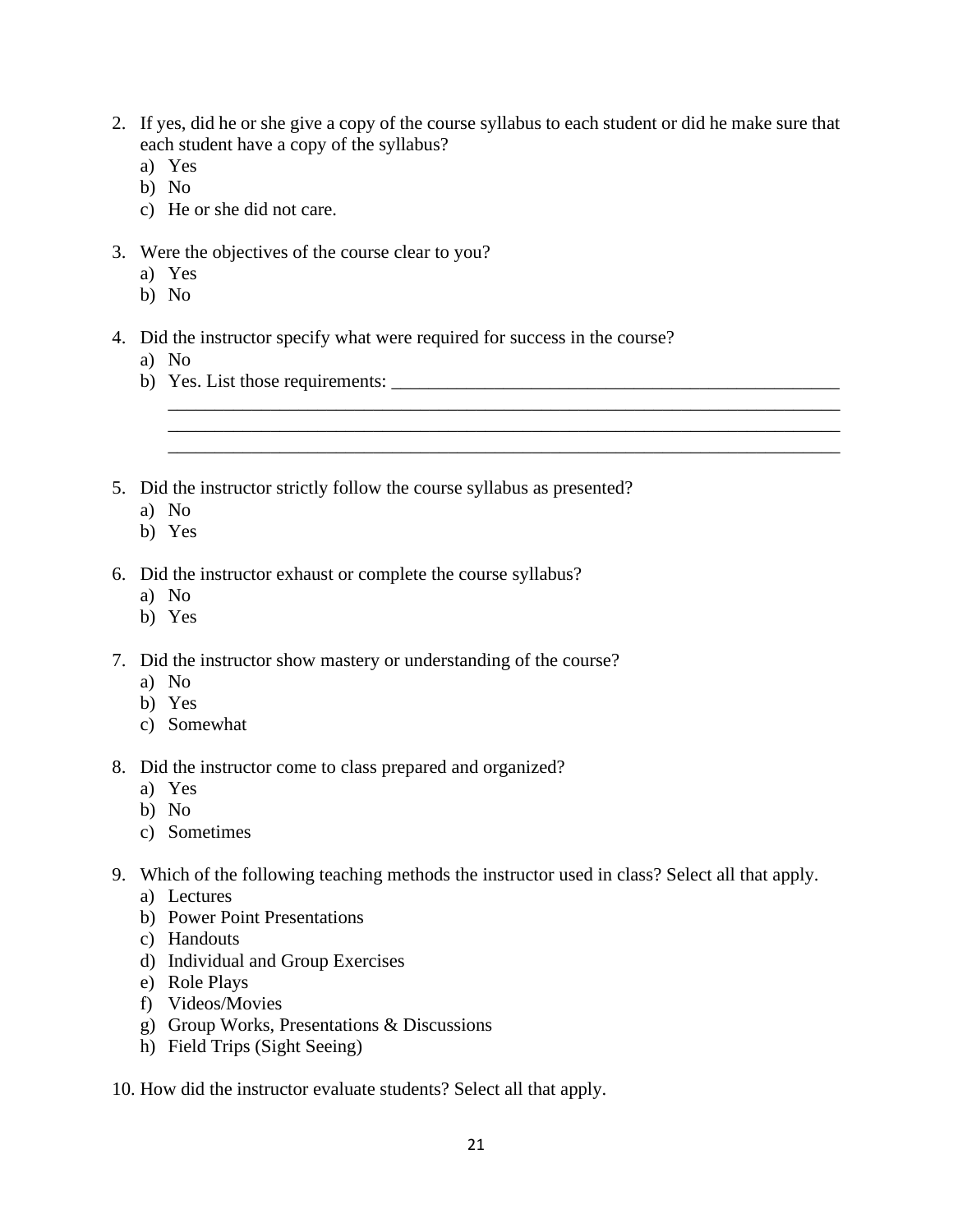- a) End-of-Semester Project
- b) Final Exam
- c) Group Assignments
- d) Individual Assignments
- e) Mid-Term Exam
- f) Oral Tests
- g) Quizzes
- 11. Was the course difficult?
	- a) No
	- b) Yes. What was difficult about the course? Explain: \_\_\_\_\_\_\_\_\_\_\_\_\_\_\_\_\_\_\_\_\_\_\_\_\_\_\_
- 12. State any further comments (if any) that you have about the course and the instructor's teaching skill and ability.

\_\_\_\_\_\_\_\_\_\_\_\_\_\_\_\_\_\_\_\_\_\_\_\_\_\_\_\_\_\_\_\_\_\_\_\_\_\_\_\_\_\_\_\_\_\_\_\_\_\_\_\_\_\_\_\_\_\_\_\_\_\_\_\_\_\_\_\_\_\_\_\_\_\_\_ \_\_\_\_\_\_\_\_\_\_\_\_\_\_\_\_\_\_\_\_\_\_\_\_\_\_\_\_\_\_\_\_\_\_\_\_\_\_\_\_\_\_\_\_\_\_\_\_\_\_\_\_\_\_\_\_\_\_\_\_\_\_\_\_\_\_\_\_\_\_\_\_\_\_\_ \_\_\_\_\_\_\_\_\_\_\_\_\_\_\_\_\_\_\_\_\_\_\_\_\_\_\_\_\_\_\_\_\_\_\_\_\_\_\_\_\_\_\_\_\_\_\_\_\_\_\_\_\_\_\_\_\_\_\_\_\_\_\_\_\_\_\_\_\_\_\_\_\_\_\_ \_\_\_\_\_\_\_\_\_\_\_\_\_\_\_\_\_\_\_\_\_\_\_\_\_\_\_\_\_\_\_\_\_\_\_\_\_\_\_\_\_\_\_\_\_\_\_\_\_\_\_\_\_\_\_\_\_\_\_\_\_\_\_\_\_\_\_\_\_\_\_\_\_\_\_

\_\_\_\_\_\_\_\_\_\_\_\_\_\_\_\_\_\_\_\_\_\_\_\_\_\_\_\_\_\_\_\_\_\_\_\_\_\_\_\_\_\_\_\_\_\_\_\_\_\_\_\_\_\_\_\_\_\_\_\_\_\_\_\_\_\_\_\_\_\_\_\_ \_\_\_\_\_\_\_\_\_\_\_\_\_\_\_\_\_\_\_\_\_\_\_\_\_\_\_\_\_\_\_\_\_\_\_\_\_\_\_\_\_\_\_\_\_\_\_\_\_\_\_\_\_\_\_\_\_\_\_\_\_\_\_\_\_\_\_\_\_\_\_\_ \_\_\_\_\_\_\_\_\_\_\_\_\_\_\_\_\_\_\_\_\_\_\_\_\_\_\_\_\_\_\_\_\_\_\_\_\_\_\_\_\_\_\_\_\_\_\_\_\_\_\_\_\_\_\_\_\_\_\_\_\_\_\_\_\_\_\_\_\_\_\_\_

## **PART V**: STUDENT LEARNING OUTCOMES

- 1. Did the instructor motivate you to like and develop interest in the course?
	- a) Not at all
	- b) Yes
	- c) Somehow
- 2. Which teaching method used by the instructor you preferred the most?
	- a) Lectures
	- b) Power Point Presentations
	- c) Handouts
	- d) Individual and Group Exercises
	- e) Role Plays
	- f) Videos/Movies
	- g) Group Works, Presentations & Discussions
	- h) Field Trips (Sight Seeing)
- 3. Did the course help you gain new ideas about the subject matter?
	- a) No
	- b) Yes
- 4. Has your perspective of issues addressed in the course changed as a result of taking the course? a) Slightly changed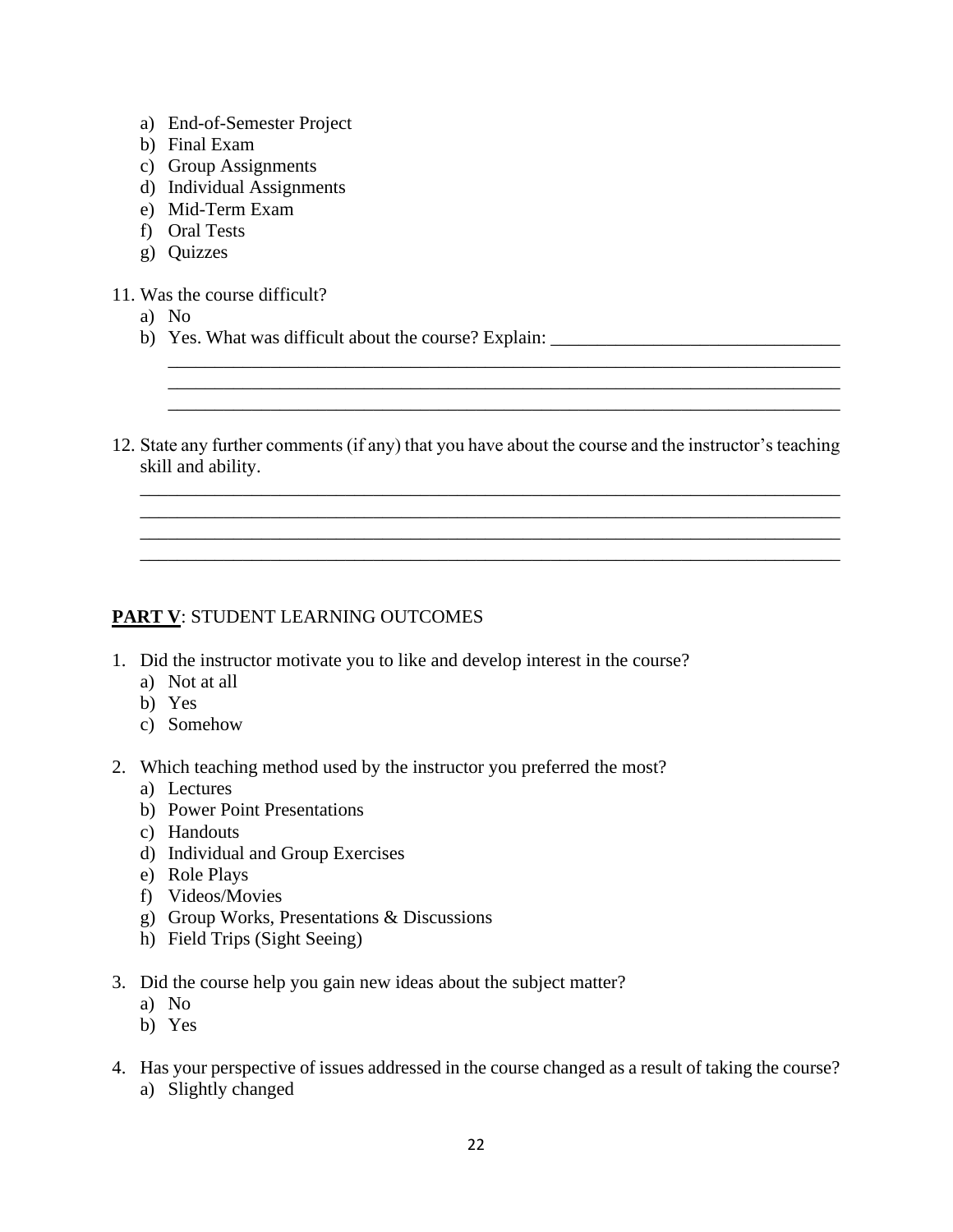- b) Greatly changed
- c) Not changed at all
- 5. Did you actively participate in class discussions?
	- a) No
	- b) Yes
	- c) Sometimes
	- d) Somehow
- 6. Do you feel confident about what you've learned in the course?
	- a) Less confident
	- b) Somewhat confident
	- c) Confident
	- d) Very confident
- 7. How prepared are you to discuss with others what you've learned in this course?

\_\_\_\_\_\_\_\_\_\_\_\_\_\_\_\_\_\_\_\_\_\_\_\_\_\_\_\_\_\_\_\_\_\_\_\_\_\_\_\_\_\_\_\_\_\_\_\_\_\_\_\_\_\_\_\_\_\_\_\_\_\_\_\_\_\_\_\_\_\_\_\_\_\_\_

\_\_\_\_\_\_\_\_\_\_\_\_\_\_\_\_\_\_\_\_\_\_\_\_\_\_\_\_\_\_\_\_\_\_\_\_\_\_\_\_\_\_\_\_\_\_\_\_\_\_\_\_\_\_\_\_\_\_\_\_\_\_\_\_\_\_\_\_\_\_\_\_\_\_\_

\_\_\_\_\_\_\_\_\_\_\_\_\_\_\_\_\_\_\_\_\_\_\_\_\_\_\_\_\_\_\_\_\_\_\_\_\_\_\_\_\_\_\_\_\_\_\_\_\_\_\_\_\_\_\_\_\_\_\_\_\_\_\_\_\_\_\_\_\_\_\_\_\_\_\_

- a) Somehow prepared
- b) Prepared
- c) Very prepared
- d) Very much prepared
- 8. Any further comments about what you learned in this course? \_\_\_\_\_\_\_\_\_\_\_\_\_\_\_\_\_\_\_\_\_\_\_\_\_